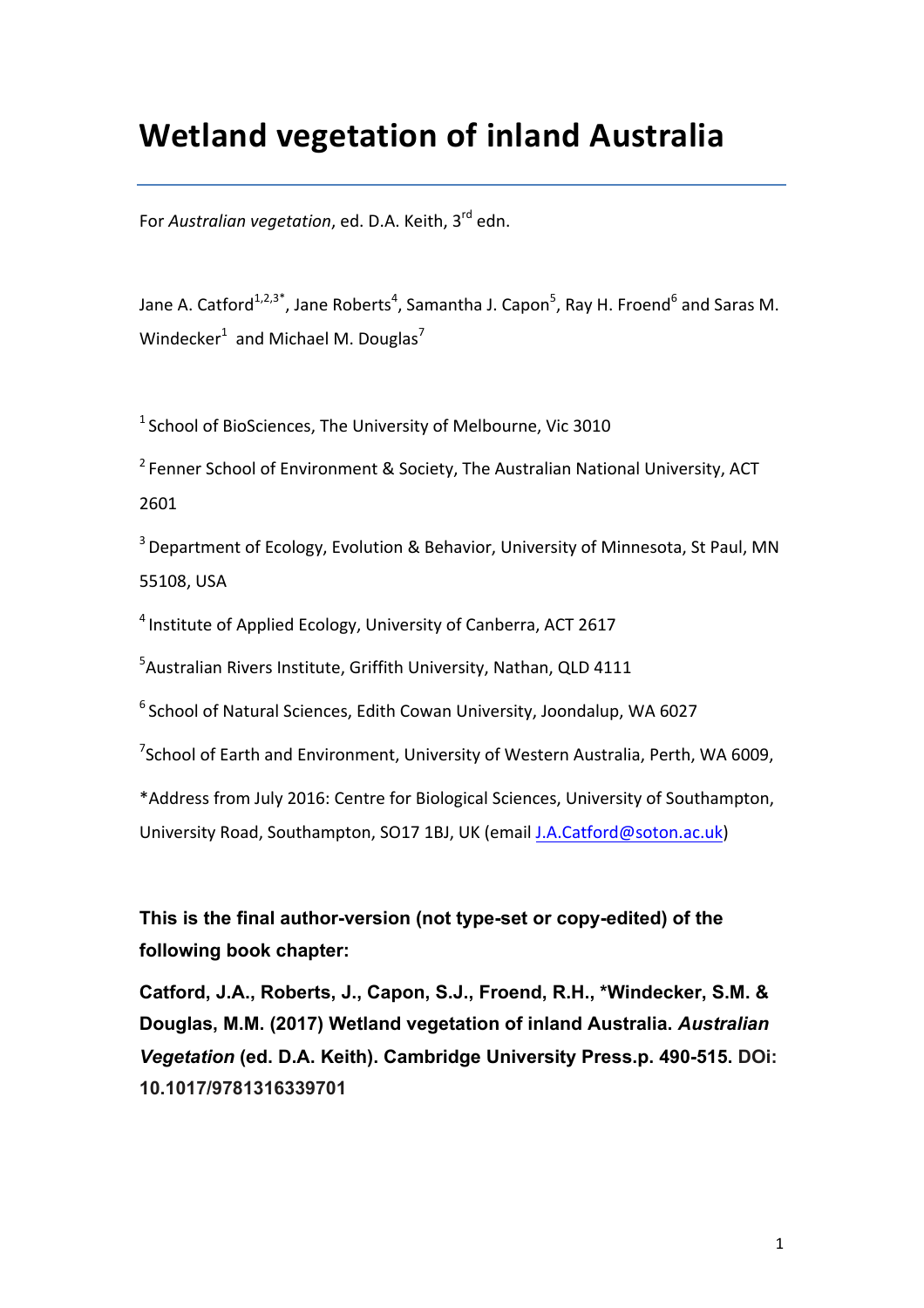# **Abstract**

Wetlands fed by rainwater, surface flows and groundwater occur throughout Australia, even in arid areas. This chapter focuses on temporary wetlands and permanently wet systems that are dominated by non-woody macrophytes, and uses nine case studies that span Australia to illustrate their biogeography, dynamics and key threats. The type and distribution of wetland vegetation reflects hydrology, climate and geomorphology, from the annually flooded wetlands of northern Australia, to saline lakes of arid and semi-arid Australia, to groundwater-dependent systems of the southwest, to bogs and fens of the Alps and Tasmania. Wetland plants have developed a range of adaptations and life histories to tolerate the dynamic water regimes characteristic of Australian wetlands, and can be grouped into seven categories that reflect these adaptations. Waterbirds and water can connect spatially isolated systems, and seedbanks that last for decades allow species to disperse through time. Water regime is a strong driver of species composition and abundance, thus hydrological modification through water extraction, flow regulation or reductions in rainfall is a significant threat to wetland flora, and arguably the principal threat for Australian wetland vegetation. The displacement of native macrophytes by exotic and terrestrial species is both a symptom and cause of ecological change, with exotic plants often being better adapted to modified flooding and fire regimes, livestock grazing and eutrophication than natives. Introduced livestock and feral fauna eat, trample and uproot native plants, and degrade their habitat. These types of threats are expected to intensify, increasing the challenge for wetland management and policy.

# **Introduction**

Wetlands are among the most variable and productive of Earth's ecosystems. They are highly valuable to humans and of crucial importance for ecosystem health. Being at the interface of land and water, wetlands are home and host to numerous taxa, from phytoplankton to macroinvertebrates, to birds and mammals. Wetlands occur throughout Australia, varying from permanently wet to almost permanently dry. Fed by rainwater, rivers, surface flows and groundwater, the boundaries of many wetlands shift seasonally, or in response to longer climatic cycles, as inundation varies. Waterbirds and water can connect seemingly isolated systems, allowing plants and their propagules to disperse widely. The diversity of these systems is mirrored by the diversity of the flora that inhabits them.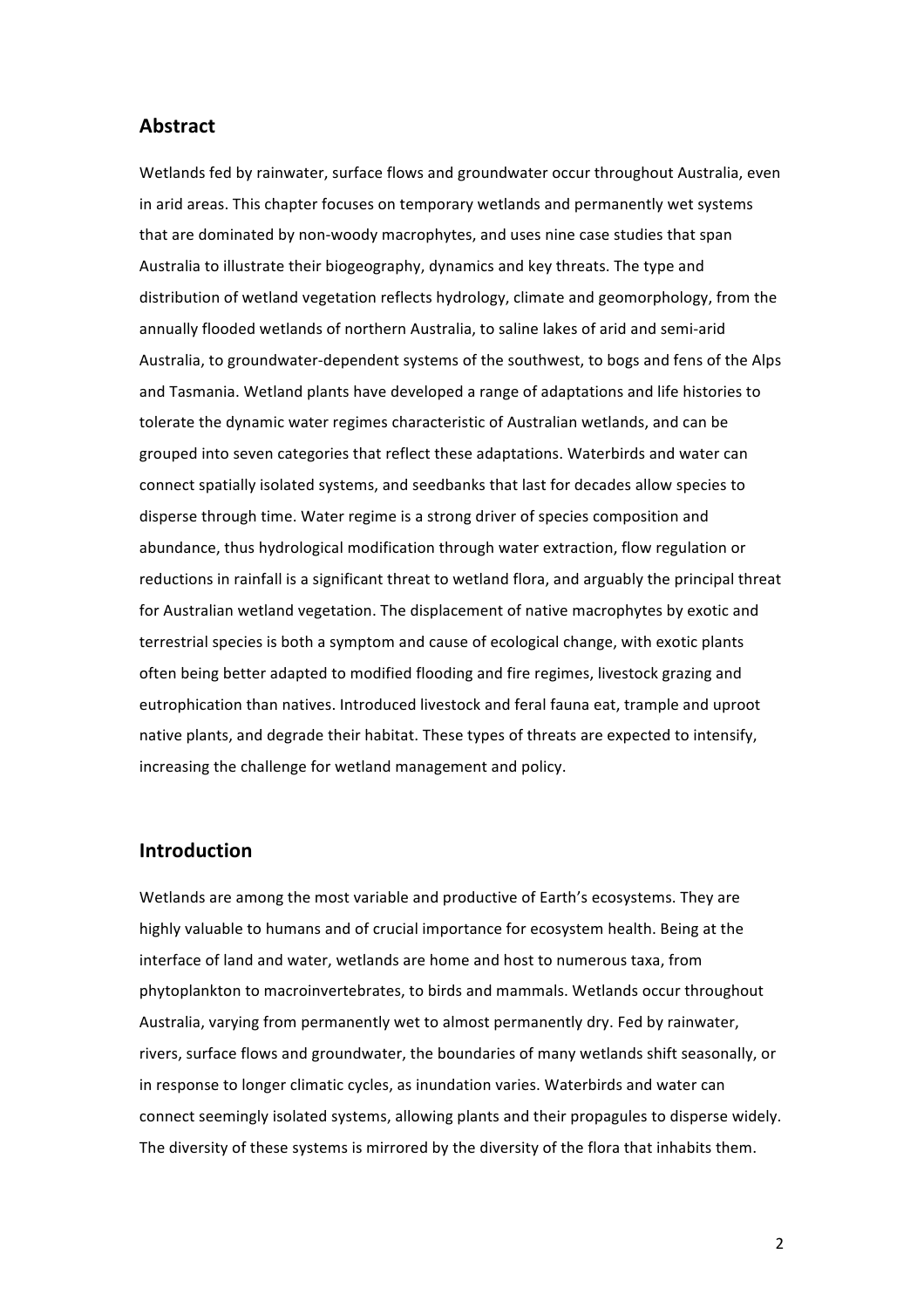This chapter explores the types of wetlands that occur in Australia, using case studies to illustrate their biogeography and dynamics, and the key drivers that shape their vegetation. Over half of Australia's wetlands have been destroyed since European settlement (Bennett 1997); we outline the main drivers of this loss, as well as some management and policy initiatives designed to arrest and ameliorate it. We provide an overview of the major factors and processes affecting wetland vegetation, and give examples of wetland plant adaptations. 

We focus on temporary and permanent wetlands that are dominated by non-woody macrophytes (or hydrophytes, i.e. plants adapted to living in water, saturated soil or very moist soil) and can be characterised by water regimes involving periodic or permanent inundation or waterlogging. The high variability of rainfall and runoff in Australia means that some Australian wetlands may only flood once every several years, and possibly less often in ephemeral arid zone river systems (Capon 2003). Wetlands fed by groundwater are buffered against this variability but being usually quite small and relatively few account for only a small percentage of Australia's wetland. Although much of the material discussed in this chapter can apply to vegetation in flowing waters, we focus on vegetation of lentic (standing or slow flowing water) systems.

# **Drivers of wetland vegetation**

Numerous abiotic, biotic and human factors affect the environmental conditions, dispersal opportunities and biotic interactions that shape wetland vegetation (Boulton *et al.* 2014). The influence of these interacting factors determines the biogeography and ecology of wetland vegetation (Fig. 1).

Hydrology is the key force structuring wetland and riparian vegetation. Hydrology refers to the distribution and quantity of water in the landscape. Hydrology at the wetland level is characterised by the water regime, which encapsulates the duration, frequency, magnitude, timing (seasonality), rate of change, and variability of wetting and drying. Wetlands may experience extremes in physico-chemical conditions as a result of changing flooding conditions. Because of different hydrological conditions associated with wetland bathymetry (underwater topography), wetland vegetation typically forms zones (or mosaics) demarcated by subtle changes in water depth or inundation duration (Fig. 2). The species that occur in each zone usually have physiological, morphological or life history adaptations for those particular hydrological and environmental conditions (Brock and Casanova 1997).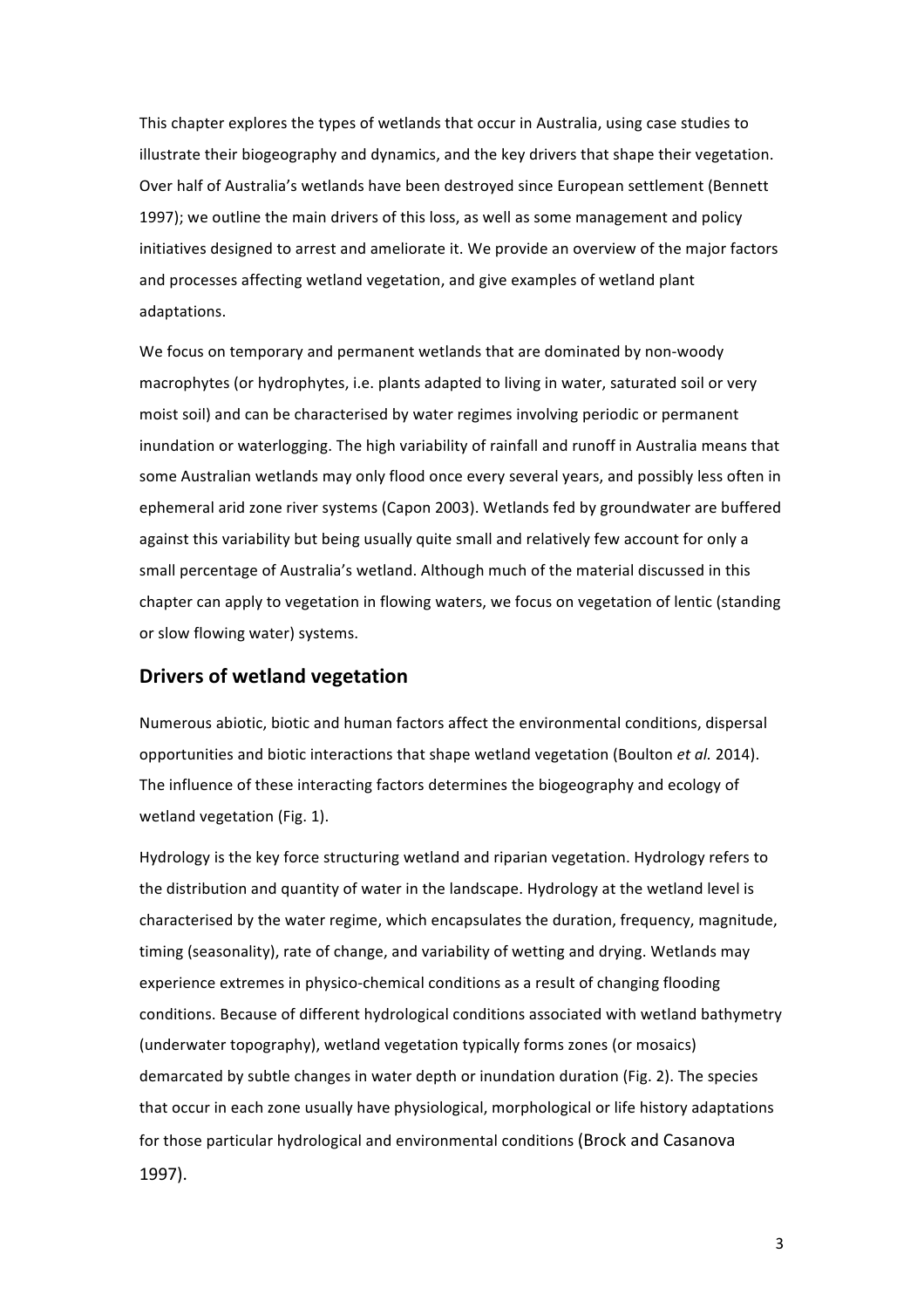Wetland hydrology is integrally linked with geomorphology (the physical form of the catchment, wetland and associated waterways) and hydraulics (flow dynamics and velocity), and these three factors interact closely to affect other key drivers. Together with water quality (including nutrient fluxes, sediment loads and ionic composition) and soil and sediment characteristics (lithology), these factors determine the key environmental conditions affecting wetland vegetation (Fig. 1). Plants and animals may affect the abiotic characteristics of a site by altering its physical or chemical characteristics. For example, fallen trees affect hydraulics and channel form, and common carp disturb the sediment, uprooting plants and increasing turbidity.

Wetland biota may tolerate changing hydrological conditions, but many complete their life cycles during periods in which environmental conditions are suitable. The ability to colonise, grow and reproduce quickly during such times, and persist in a dormant state when conditions are unfavourable, is particularly important under boom-and-bust conditions (Bunn *et al.* 2006). Dispersal in time and space is therefore crucial for species persistence. Plants can effectively disperse through time by storing propagules (or diaspores: seeds, spores and vegetative fragments that can develop into an individual plant) in seed banks in the soil, litter and held in plant canopies. In desert wetlands that may only be inundated a few times a century, seeds must be able to survive intervening dry periods, and germinate when appropriate flooding conditions arise (Brock *et al.* 2003). Like terrestrial plants, wetland plants disperse by a range of mechanism, including various means, including via wind, animal and self-propulsion, and many also spread clonally through aboveground stolons and belowground rhizomes. However, a large fraction of wetland plants also use water as a means of dispersal (hydrochory), and some may be dispersed by fruit-eating fish (ichtyochory; though there appears to be no evidence of ichtyochory in Australia: Jane Roberts, pers. comm. 2015) (Catford and Jansson 2014). Water-borne dispersal enables propagules to reach sites that are hydrologically connected and likely to have suitable environmental conditions. Hydrological connectivity refers to permanent and temporary connections among wetlands and other (mostly aquatic) systems; it includes lateral, longitudinal (in the cases of riverine wetlands) and vertical (surface to groundwater) connections (Fig. 1).

Waterbirds are effective in dispersing propagules over long distances to hydrologically disconnected systems. Such long distance dispersal facilitates species- and populationmixing among wetlands, and contributes to the wide geographic distributions, spanning continents and beyond, of many wetland plant species. Wetlands that are isolated, like small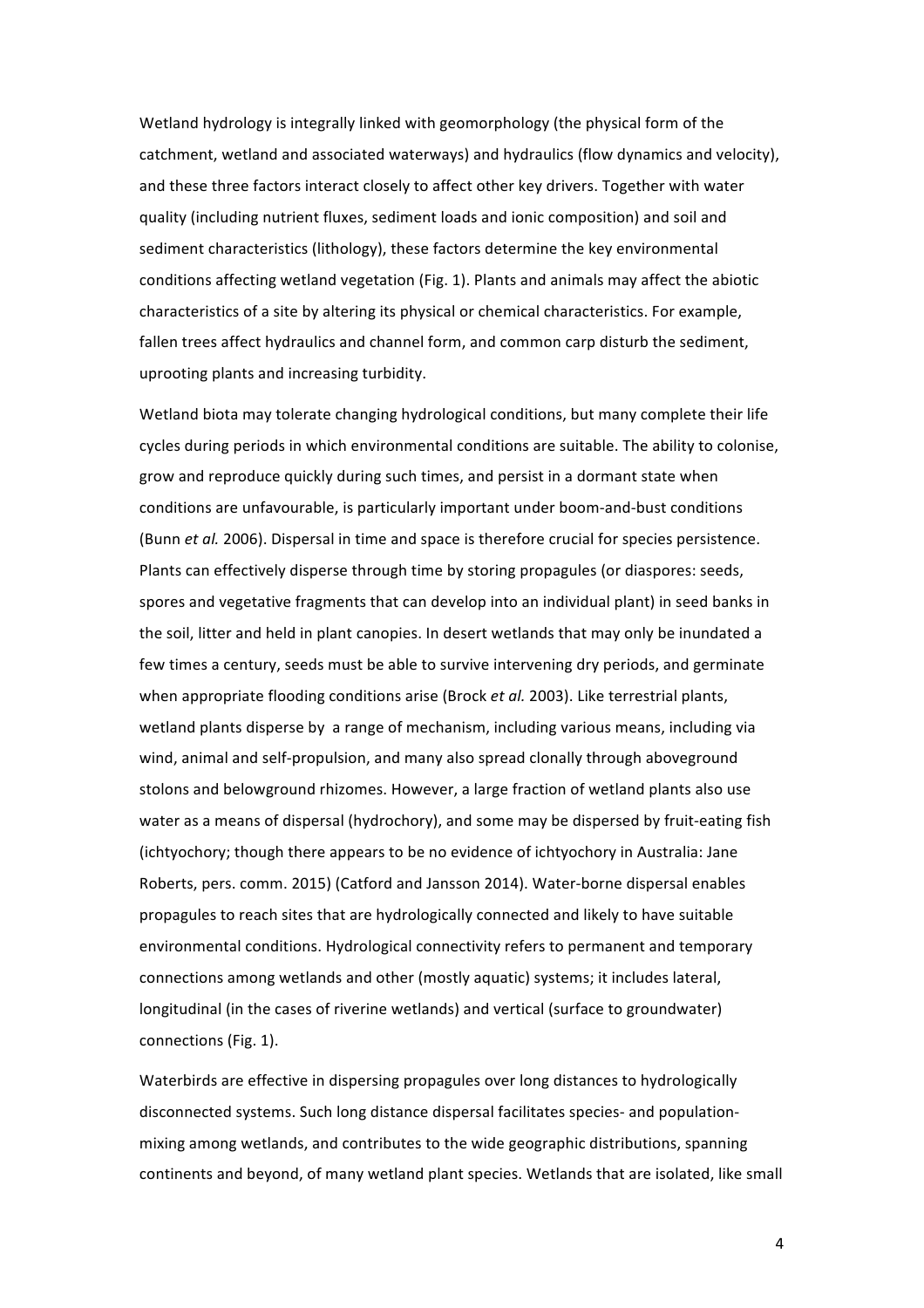discharge springs fed by groundwater, offer fewer opportunities for long distance dispersal and levels of endemism are subsequently higher than in more connected systems, like floodplain wetlands.

Like any vegetation, wetland vegetation is affected by interactions with other trophic levels and with other types of vegetation. Terrestrial vegetation may compete with (or facilitate) wetland vegetation under drier conditions, and herbivores may modify the abundance of certain species. As discussed below, humans affect wetland vegetation directly and indirectly by altering environmental conditions, dispersal opportunities and biotic interactions. Owing to the interplay of so many factors, the dynamics of wetlands can be quite diverse, yet there are commonalities as the case studies below illustrate.

# **Ecology and floristics of wetland plants**

#### Adaptations of wetland plants

Wetland plants have adapted to specific flooding and drying cycles, and this is particularly evident in regeneration and dispersal.

Germination and recruitment directly affects plant community composition. Water regimes can influence plant phenology (the timing of periodic events, such as flowering and seed set) by providing cues for germination and dispersal, as well as suitable conditions for seedling growth (Pettit and Froend 2001). Flooding can break dormancy by causing a sudden increase in salinity after drought in arid or semi-arid systems (Nielsen *et al.* 2007).

Although not all wetland plants disperse by water and hydrochorous species rarely disperse exclusively by water, water is important for dispersal in two major ways  $-$  as a vector and as a trigger for dispersal. Attributes of propagules that facilitate hydrochory include: buoyancy; corky or spongy tissue of low density; waxy, cuticularized epidermis; and surfaces with furrows, pits or hairs that can enhance floating ability (Catford and Jansson 2014). In climates with predictable seasonal patterns, some riparian plants time the release of propagules to coincide with particular phase of the river hydrograph. This adaptation increases the likelihood that propagules will be transported and deposited on recently flooded soils, providing conditions favourable for germination and recruitment. If the seasonal flow patterns are changed, for example by river regulation, native plants may no longer release propagules at optimal times. The summer-autumn timing of peak flows in regulated rivers in Victoria coincides with the seed release of exotic species, whereas native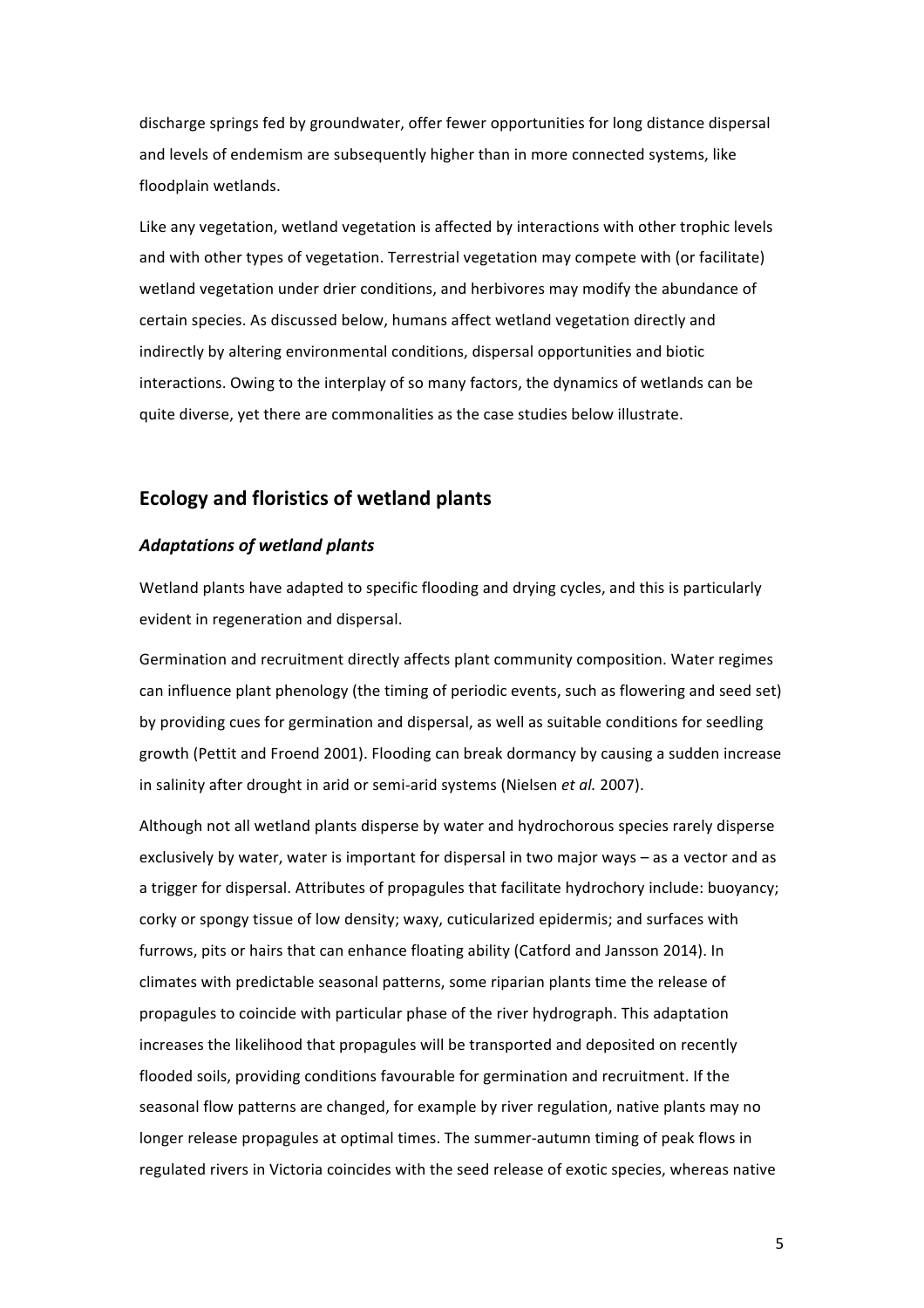riparian species release seeds in winter-spring when flows were historically at their highest (Greet *et al.* 2012).

#### *Functional types of wetland plants*

Macrophytes can be classified into groups based on their adaptations to, and tolerance of, flooding. The most commonly used wetland plant classification scheme in Australia is that developed by Brock and Casanova (1997). This hierarchical scheme classifies wetland plant species into three main groups, Submerged, Amphibious and Terrestrial (with seven subgroups) based on their life history and response to flooding (Table 1). Casanova (2011) updated the scheme, but we prefer the relative simplicity of the original one.

The Terrestrial group comprises two sub-groups, Terrestrial-dry and Terrestrial-damp. Terrestrial-dry are unable to tolerate flooding, so occur above the high water mark (Terrestrial dry species, Table 1, Fig. 2b). Terrestrial-damp species are found around wetlands, reflecting their need for damp soil and their tolerance of infrequent inundation (see also species described in Chapter XX on Floodplain forests and woodlands).

Plants in the Amphibious group are either Tolerators, plants that tolerate fluctuations in water level, or Responders, plants that respond to them. Amphibious Tolerator-emergent are often the dominant and most conspicuous type of wetland vegetation (Fig. 2b, c). These species are able to tolerate fluctuations in water levels by ensuring that a sufficient portion (roughly two thirds of their aboveground biomass) is above the water, allowing for respiration. Amphibious Tolerator low growing species generally contribute a relatively small fraction to the plant biomass in a wetland.

There are two types of Amphibious Responders: plastic and floating (Fig. 2a, d, e, f). Plastic species change their morphology and form, and may have heterophyllous leaves, which differ whether submerged or emergent (e.g. *Sagittaria platyphylla*, Fig. 2f). Waterlilies are a classic example of floating responders, as their long internodes or petioles allow leaves to float to the surface of the water even if its depth fluctuates (Brock 2003). Floating responders includes some of the smallest wetland plants (Spirodela, Lemna and Wolffia species; see Fig. 2e) and invasive exotic plants (Fig. 2d), including *Eichhornia crassipes* (water hyacinth) and *Salvinia molesta* (salvinia, see Chapter XX on Invasive plants and plant pathogens).

Submerged plants grow below the surface of the water and have adaptations that enable them to germinate, grow and reproduce entirely underwater. Submerged plants cannot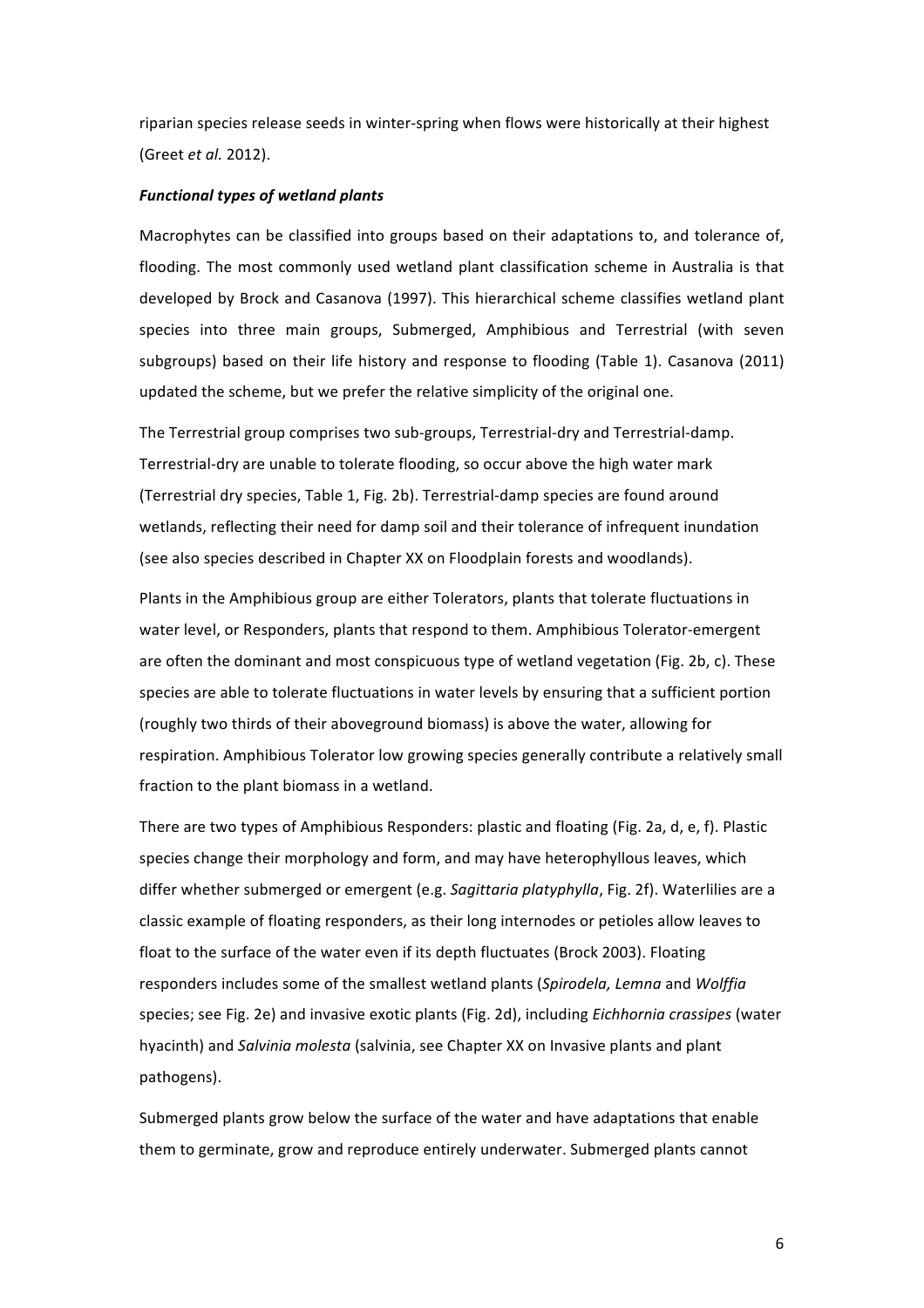tolerate exposure to air. As well as angiosperms like *Vallisneria* species, many of the submerged taxa are charophytes (freshwater green algae), e.g. *Chara* and *Nitella* species.

# **Trends in Australian wetland vegetation science**

Wetland plant ecology and wetland vegetation science in Australia were in their infancy prior to the 1970s, mirroring global trends (Fig. 3). Early study of Australian wetland plants was principally concerned with species and habitat descriptions (including taxonomy), and aquatic weed management in irrigation channels.

The main emphasis on emergent macrophytes in the 1970s and 1980s reflected scientific and management priorities at that time. Emergent macrophytes were recognised as drivers of lake ecology and appealed to management interests because of their use as a "green" alternative to treating wastewater in constructed wetlands (Brix 1987). Australian research, on *Eleocharis sphacelata* and *Typha domingensis* for example, also contributed to international interest in macrophyte adaptations to anoxic and hypoxic substrates (e.g. Sorrell *et al.* 1997).

Research on salinity and water regime dominated wetland vegetation research from the 1990s onwards. Salinity experiments in the 1990s built on research from the 1970s and 1980s by asking more complex questions, such as identifying tolerances of macrophytes using concentration gradients in growth trials. Experiments in the 2000s considered interactions between salinity and drying, explored geographic variability and interpreted findings in terms of biodiversity (Goodman *et al.* 2011).

Investigations into water regimes have progressed from assessing the response of few species to a single-hydrologic variable (e.g. emergent macrophytes along a depth gradient, Rea and Ganf 1994), to comparing multiple species, to the interaction of the whole water regime with salinity, sedimentation or plant community composition (e.g. Catford *et al.* 2011). In parallel, perspective has shifted from short-term questions (such as within-year patterns of growth, resource allocation and reproduction) to establishing the role of water regime throughout the plant life cycle and over large spatial scales. Years of research have revealed that wetland plants employ many strategies to cope with variable hydrology. More recently, scientists have built on the body of knowledge of altered water regimes to test theoretical questions, for example of invasion biology (Catford *et al.* 2011).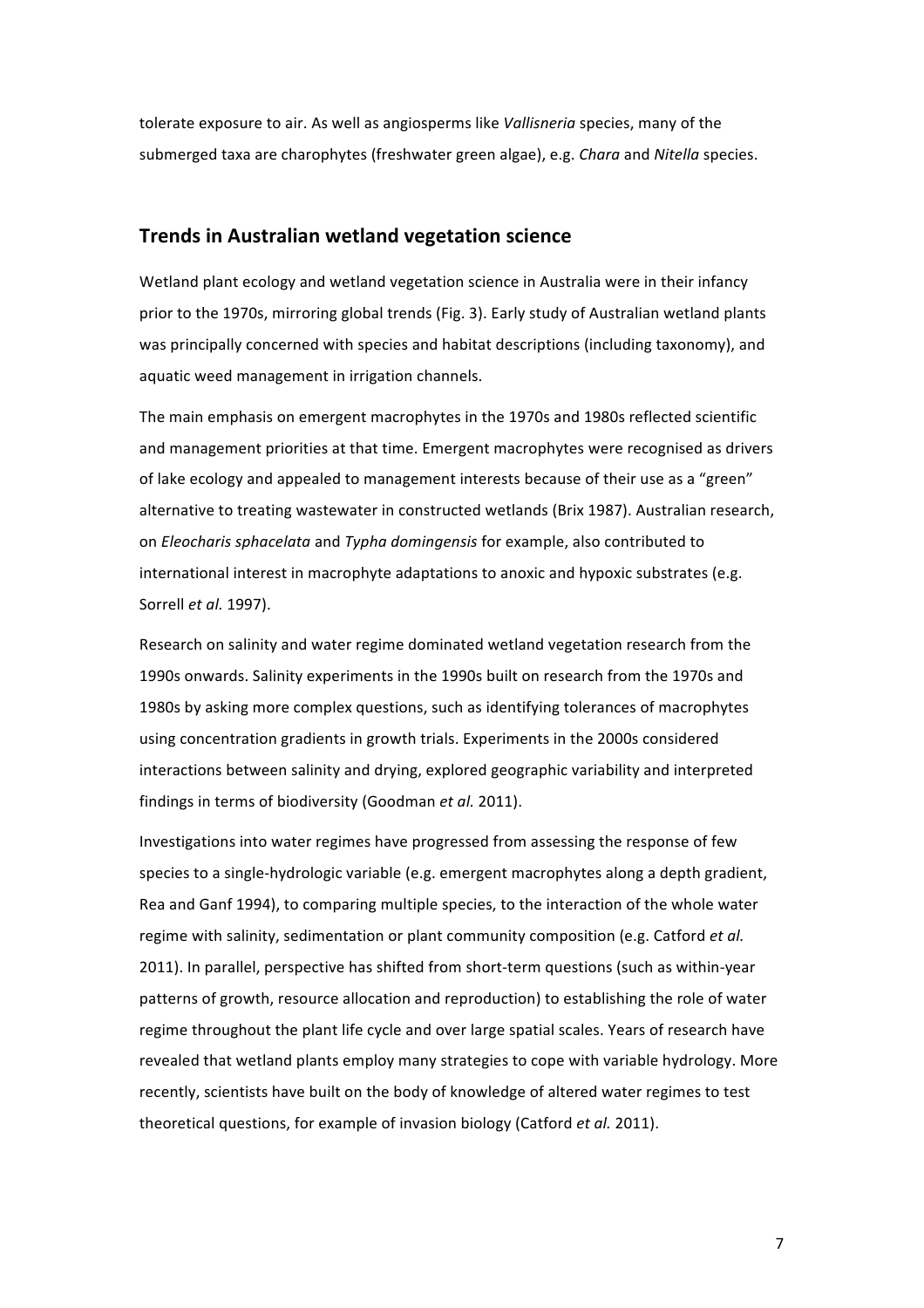Australia has made a significant contribution to wetland ecology through seed bank studies. Initially seedbank studies were descriptive, and intent on characterising seed density and species richness, understanding spatial and temporal variability, and establishing the role of hydrology as a driver of this variability. They have since become a powerful tool allowing comparison among wetlands, evaluation of antecedent conditions, scenario testing, impact assessment, and a means of establishing recovery potential and resilience. One outcome of seedbank research in Australia led to the development of a macrophyte classification system (Brock and Casanova 1997).

Consistent with global trends and terrestrial plant ecology, wetland science has seen growing emphasis on characterising species based on their morphology, responses to environmental stimuli (e.g. flooding) and effects on ecosystem function and services (Catford and Jansson 2014). This shift is motivated by the greater generalisation that traitbased classifications can offer to ecology and management: understanding plant responses and effects based on species characteristics rather than species identity allows findings gathered in one study and one region to be applied elsewhere.

The focus on salinity and water regime has necessarily resulted in fewer studies dedicated to other environmental factors: for example, effects of fire and temperature on wetland vegetation are poorly understood outside of alpine and sub-alpine areas. The short-term effects of native herbivores (mainly waterbirds such as black swans and magpie geese), exotic livestock (cattle, horses, pigs) and exotic benthivorous fish (common carp) on wetland vegetation and seed banks may be locally known, but the cumulative and differential longterm effects of biota on floristic composition and structure need further study. Plant-plant interactions, factors maintaining dominance or facilitating invasion, and the nursery effects of structurally dominant species (James *et al.* 2015), have been investigated only rarely, and consequently their importance in structuring wetland plant communities is likely underappreciated. 

# **Case studies of wetland types**

Wetlands are found throughout Australia, with their type and distribution reflecting their hydrology, climate (particularly rainfall and evaporation) and topographic and morphological features (Fig. 1, Brock 2003). Northern Australia has wet summers, southern coastal parts of Australia that are temperate have wet winters, and the arid and semi-arid interior, which makes up two thirds of the continent, has highly unpredictable rainfall. If fed by rainfall,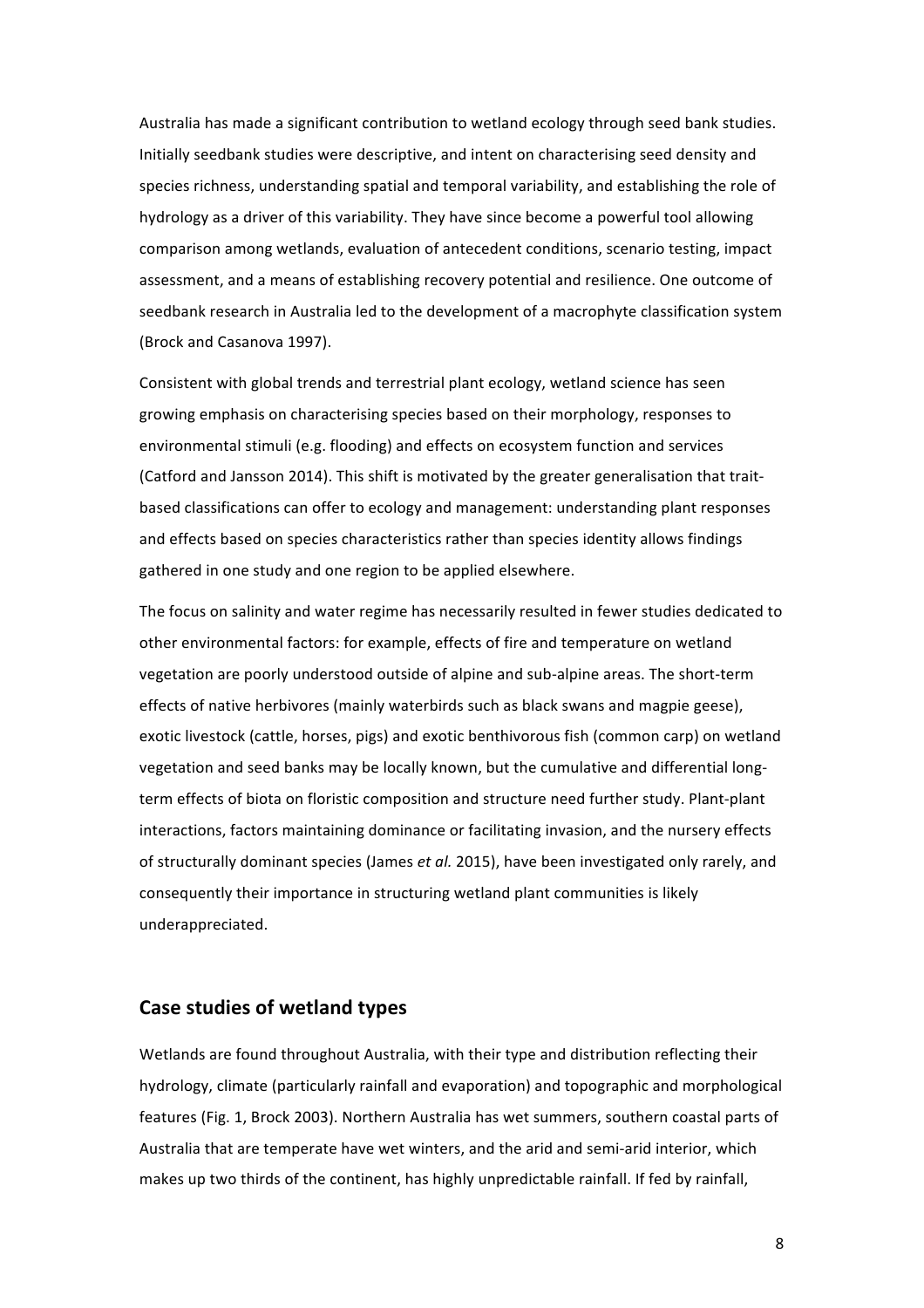surface runoff or river flows, wetland hydrology reflects these climatic patterns. Flooding is highly predictable and seasonal in the tropics, whereas the saline and episodic wetlands that dominate arid and semi-arid regions can be characterised by their (wet) boom and (dry) bust cycles. Seasonal or intermittent wetlands are more common near the coast, and wetlands that are more persistent often occur where rainfall exceeds 1000 mm annually (Boulton *et* al. 2014; Brock 2003). In contrast to wetlands fed by surface water, many groundwater-fed systems naturally have a permanent supply of water. Springs fed by groundwater can seemingly occur in unlikely places, providing rare oases in the middle of the desert, but their distribution reflects the location of cracks and fissures in the aquitards that confine groundwater or where sediments that form the aquifer project above the ground (Fensham and Fairfax 2003). Wetlands flooded by rivers are necessarily found along river channels. The distribution of wetlands is changing as surface and groundwater is used and regulated by humans, as climatic patterns change, and as wetlands are infilled and their catchments modified. The nine case studies presented below illustrate some of this diversity.

# *Floodplain wetlands of the wet-dry tropics*

One of the most striking features of northern Australia is the extensive areas of floodplain associated with many of its large river systems (Fig. 4a). When in flood, the whole expanse of a river floodplain can be inundated; wetlands are not just restricted to lower elevation areas of the floodplain. In the lower rainfall regions, such as the Gulf of Carpentaria and the Kimberley, floodplains may only be inundated for a few weeks a year and contain very few vascular plants. In contrast, wetlands in the higher rainfall regions may be inundated for up to half of the year and support expansive areas of aquatic macrophytes, grasses and sedges (Pettit *et al.* 2011). These latter systems have been the focus of much of the past research on tropical floodplain wetlands, particularly in the Alligator Rivers Region in Kakadu National Park (Finlayson 2005). Formed only 1,500–6,000 years ago, these tropical floodplains are relatively recent geomorphological features and contain a flora that is common to many other tropical regions of the world with less than 25% of the plant species endemic to northern Australia (Cowie et al. 2000).

The pronounced seasonality of the rainfall, and associated patterns of annual flooding and drying, is the primary driver of vegetation dynamics in the region. Local variation in vegetation community composition reflects microtopography and local differences in inundation (Finlayson 2005). The predictability of the timing and magnitude of floods that drive wetland plant dynamics is positively correlated with fish species richness, bird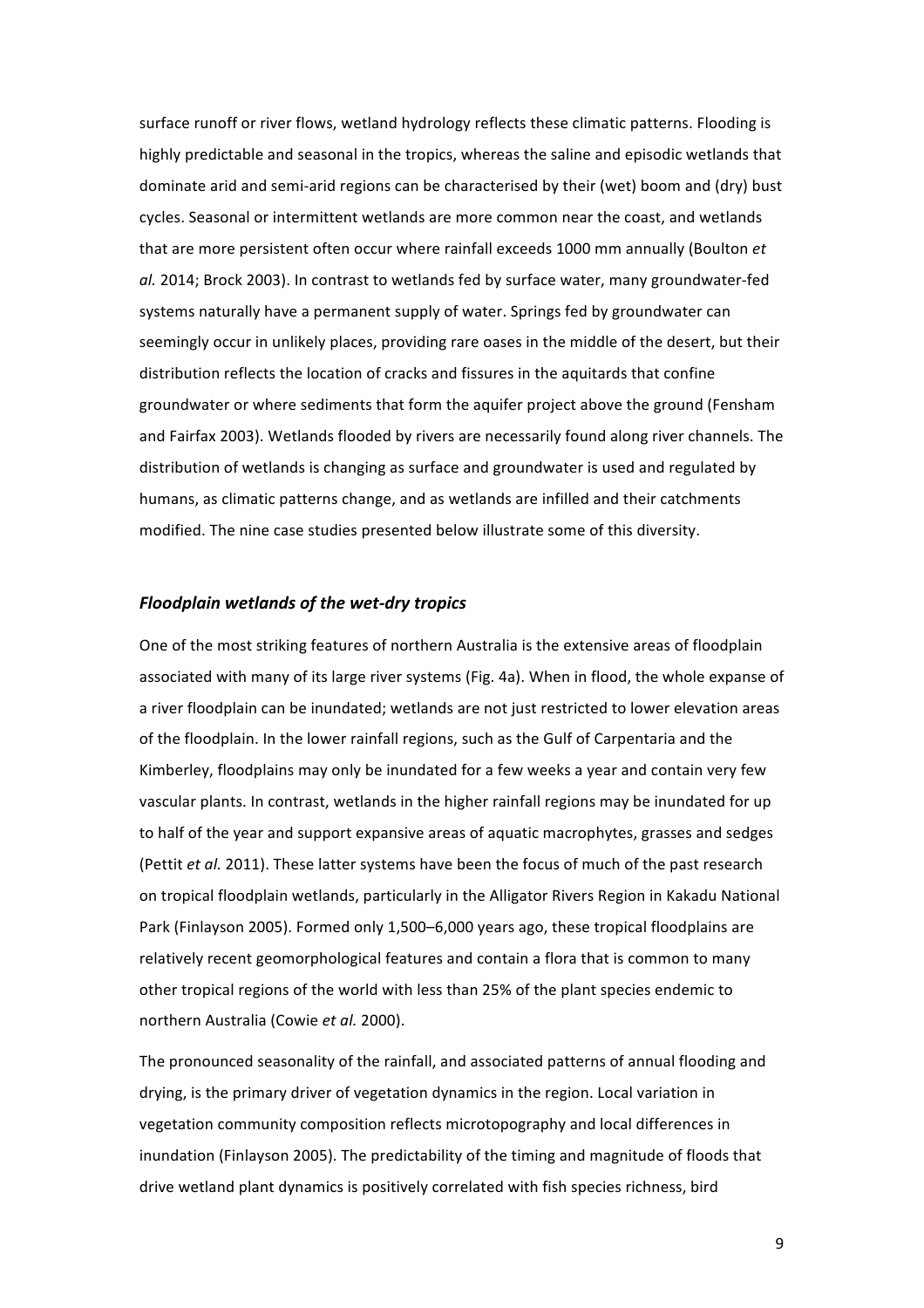population stability and riparian forest production in both Australian and South American floodplains (Jardine *et al.* 2015). A few species dominate large areas of Australian tropical floodplains; for example, *Oryza* species (wild rice), *Eleocharis* species (spike-rush), *Hymenachne acutigluma* (native hymenachne), *Pseudoraphis spinescens* (water couch) and water lilies (*Nymphaea* species and *Nymphoides* species) (Finlayson 2005). Although these systems are relatively low in plant species richness compared with the surrounding savanna landscape, they are hot-spots of primary production and support an abundance of fauna, particularly fish and waterbirds (Finlayson *et al.* 2006). Recent research on Australia's tropical river ecosystems has highlighted the importance of primary production in floodplain wetlands, particularly by epiphytic algae, for supporting aquatic ecosystems of the floodplain, main river channel and estuary (Jardine *et al.* 2012).

In contrast to many floodplain systems in more populated regions, the hydrology of Australia's tropical floodplains remains largely intact. However, they have been listed as one of Australia's ten most vulnerable habitats due to exotic plant invasions, which transform the structure and function of these systems and the risk of sea level rise (Laurance *et al.*) 2011). Invasive perennial grasses such as *Urochloa mutica* (para grass, Fig. 4d) and *Hymenachne amplexicaulis* (olive hymenachne) were introduced for cattle grazing and have since spread long distances assisted by floods and waterbirds and now cover increasingly large areas of some floodplains, including those in Kakadu National Park (Setterfield *et al.*) 2013). Although successfully managed in Kakadu, the South American woody shrub *Mimosa* pigra (Mimosa), is a serious weed on several floodplains in the Northern Territory (Setterfield *et al.* 2013). Their low elevation (most are < 2 m above sea level) makes these coastal floodplains highly susceptible to sea-level rise (Catford *et al.* 2013), which has already transformed areas of freshwater wetland to saline swamp, including more than 17,000 ha on the Mary River in the Northern Territory (Mulrennan and Woodroffe 1998).

#### **Desert floodplain wetlands in arid and semi-arid Australia**

Desert floodplains occur throughout inland Australia but are particularly well-developed in the Channel Country of the eastern Lake Eyre Basin and, to a slightly lesser extent, in the lowlands of the western Murray-Darling Basin (Capon *et al.* 2016). Characterised by extremely low topographic gradients with mean annual rainfall below 250 mm, these eastern desert floodplains typically encompass complex channel networks that distribute floodwaters over vast areas during periods of high river flows. In contrast, the ephemeral floodplains of Australia's central and western deserts are usually associated with poorly defined drainage systems and are typically inundated by flashy overland flows. In either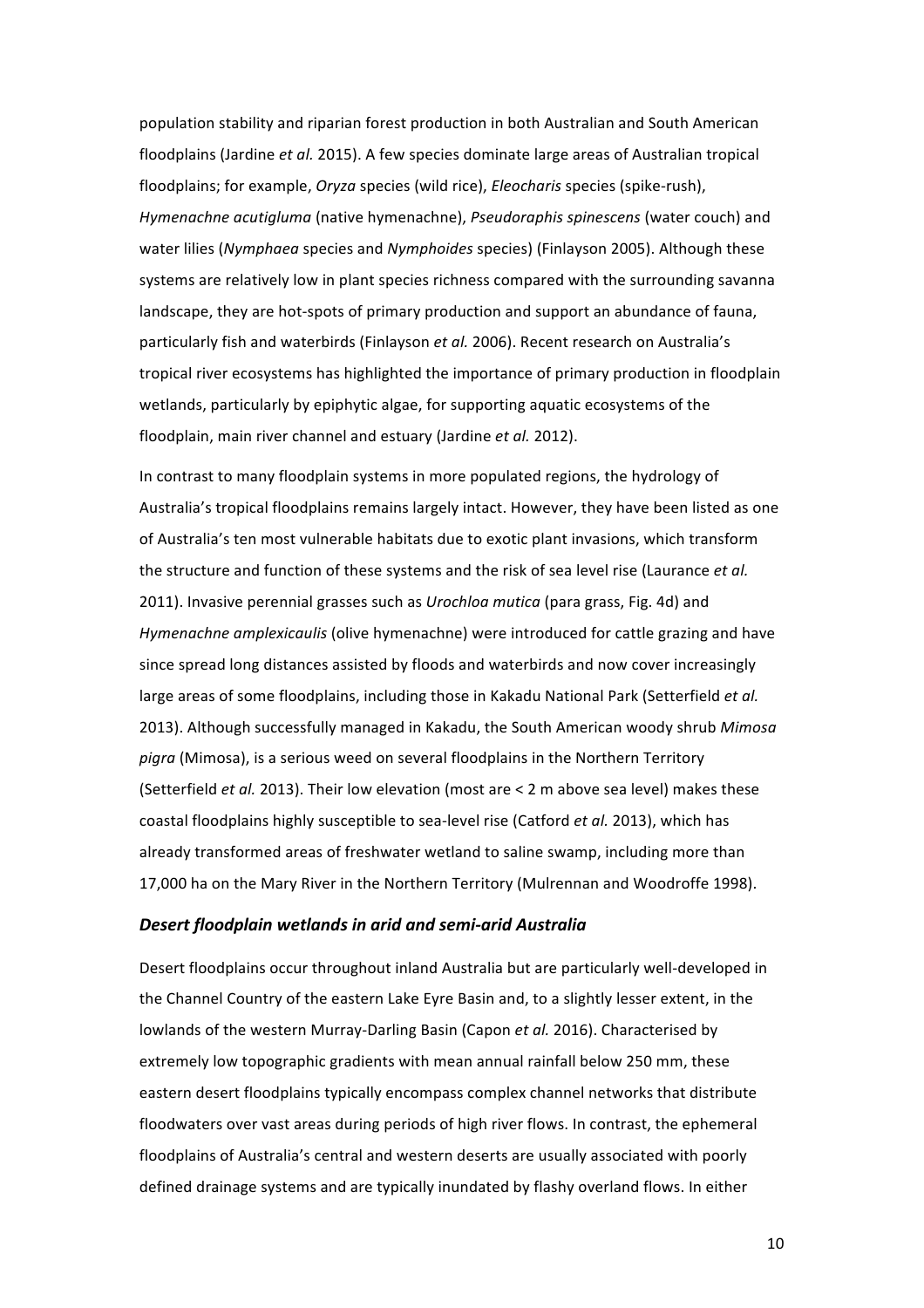case, the defining characteristic of desert floodplains is their highly variable and unpredictable patterns of wetting and drying, which have an overriding influence on the composition and structure of their vegetation (Capon 2005).

Desert floodplain wetlands encompass the whole floodplain and are not restricted to depressions within the floodplain. They support a diverse range of short grass, sedge and forb associations that shift in composition and structure both temporally, in response to wetting and drying, and spatially in relation to flood history (Capon 2005). Plant species inhabiting these environments tend to be widely distributed, many having cosmopolitan distributions extending beyond the arid zone (Box *et al.* 2008). Common families represented include Asteraceae, Amaranthaceae, Chenopodiaceae, Cyperaceae, Euphorbiaceae, Fabaceae, Goodeniaceae, Malvaceae, Nyctaginaceae, Poaceae and Polygonaceae. Many species maintain large, persistent soil seed banks, which enable plants to avoid unfavourable conditions (e.g. drought) and re-establish when suitable conditions arise, typically following the drawdown of floodwaters (Capon 2007). In the arid zone, woody vegetation is mostly limited to watercourses and their banks or along flood strandlines. Further to the east however, large areas of semi-arid floodplain woodlands also occur (see Chapter XXX on Floodplain forests). Low-lying swampy areas also frequently support wetland shrublands (e.g. of *Duma florulenta*, *Chenopodium auricomum*).

Water resource development, of both surface and ground waters, probably represent the greatest threat to Australia's desert floodplains, governed as they are by hydrology. Land use is predominantly livestock grazing. Although overgrazing may have significant effects on vegetation during dry periods (e.g. severe vegetation cover reduction, soil compaction), cattle have limited access to vegetation when it is at its most productive and diverse (i.e. following flooding) due to surface instability. Recent intensification of mining exploration and extraction also pose a threat to desert floodplain vegetation as a result of infrastructure development, water use and the disposal of excess ground water. Climate change has the potential to further influence vegetation, especially where water regimes are altered.

# *Inland saline lakes*

Saline lakes and wetlands, including lakes, claypans and rain-filled depressions, are a major feature of inland Australia, accounting for over 80% of total wetland area on the continent (Timms and Boulton 2001, also see Chapter XX on Chenopod shrublands and salt lakes). Additionally, many freshwater lakes become saline as they dry. Most saline lakes occur in Western Australia and South Australia (e.g. Lake Eyre) but there are also many in the eastern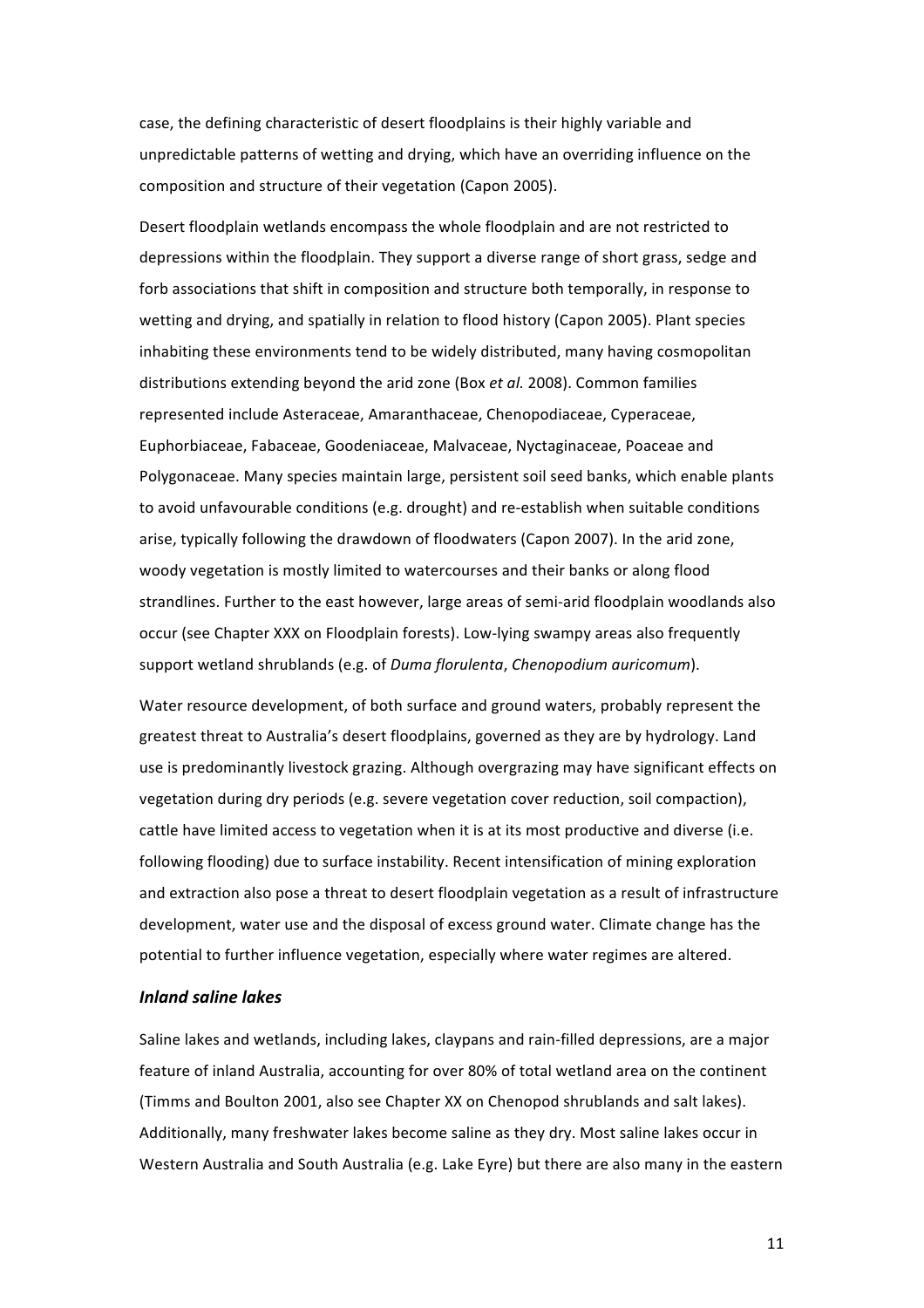mainland states. Most are ephemeral or temporary, but some wetlands, especially in southern Australia, can be seasonal or permanent. Saline lakes also vary in wave action and turbidity (Timms and Boulton 2001).

Vegetation composition in saline lakes is driven by salinity, water regime and turbidity (Porter *et al.* 2007). Species richness typically declines with increasing salinity and is usually greater in temporary, rather than permanent, lakes. However, only a few algal and angiosperm species are capable of persisting under both high levels of salinity and widely fluctuating water levels. Nevertheless, even highly saline lakes can support very productive submerged vegetation (Brock 1994). Rapid growth of submerged plants can occur under conditions of low turbidity when salinities are below ~60 g L<sup>-1</sup> (Timms and Boulton 2001). Charophytes (e.g. *Nitella* species and *Lamprothamnium* species) are typically well represented and aquatic forbs are usually dominated by species of *Ruppia* and *Lepilaena*. Lakes are often fringed by salt-tolerant samphires (e.g. *Halosarcia* species, *Tecticornia* species), succulents (e.g. *Gunniopsis* species) and sedges (e.g. *Cyperus* species). Forbs and grasses may colonize some ephemeral and temporary saline lakes during dry periods, but some lakes will form salt crusts when dry and remain free of vegetation (Porter et al. 2007).

Threats to inland saline lakes include dryland salinization, which has been a widespread result of altered hydrology (from water extraction and river regulation) and vegetation clearing in southern Australia, particularly south-west Western Australia (Halse et al. 2003). Dryland salinity, along with a drying climate, has the potential to significantly alter the salinity and water regimes of inland saline lakes in much of Australia's south. Increased nutrient loads in runoff from surrounding farms may also pose a threat (Timms 2005). Extraction of materials from saline lakes, as well as further changes to hydrology resulting from mining infrastructure and water resource development, are also likely to have significant effects (Timms 2005).

#### *Groundwater dependent springs of the Great Artesian Basin*

Spring wetlands are permanent wetlands fed by groundwater from underlying aquifers. Spring wetlands occur throughout Australia but are particularly distinctive in arid environments where, as in other countries, they are one of the few sources of permanent water (Fig. 4b, Fensham and Fairfax 2003). Spring wetlands can occur in areas where sediments that form the aquifer project above the ground (outcrop springs). These include springs in aquifer recharge areas where rates of rainfall-derived inflow exceed throughflow and where water-bearing sediments are close to the ground surface, which often occurs at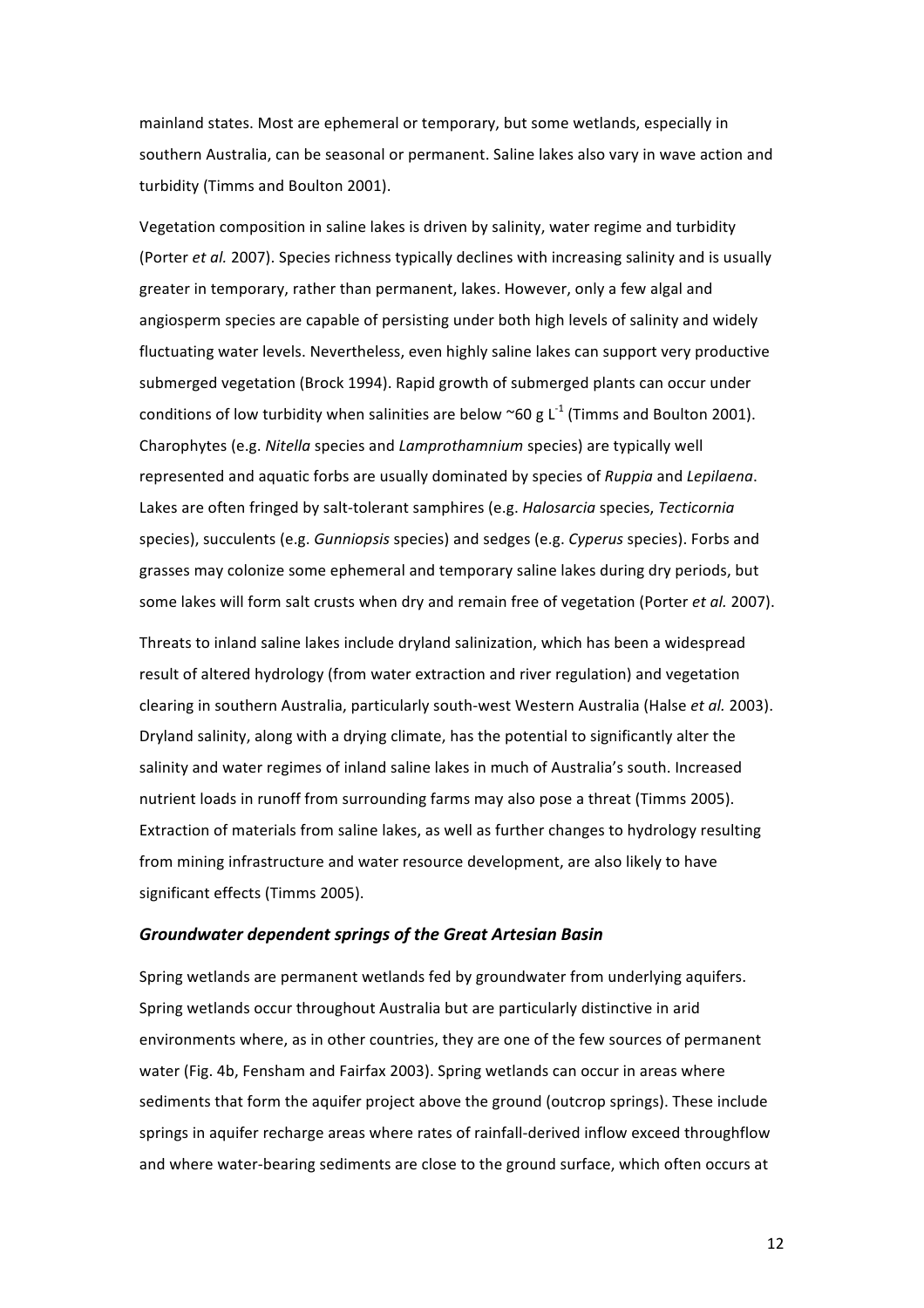the edges of an aquifer. Groundwater feeding outcrop springs can have short residence times (i.e. water has not been in the aquifer for long), so these types of springs may be ephemeral. Discharge springs occur where water flows upwards through confining beds (aquitard) via faults or conduits in the overlying sediments (Fensham and Fairfax 2003). Discharge springs may sustain small permanent wetlands because groundwater feeding these systems has a long residence time in the aquifer and thus shows minimal fluctuations in flow rates.

The Great Artesian Basin is an aquifer system that underlies 22% of north-eastern Australia, extending over parts of Queensland, NSW, SA and NT (Powell *et al.* 2015). Water percolates through the sandstone aquifer generally in a south-westerly direction, with sandstone intake beds located mainly along the eastern margin in north Queensland (Powell *et al.* 2015). Springs in the Great Artesian Basin are often referred to as mound springs, but only a small fraction of spring wetlands have visible mounds associated with them. Mounds may be formed by upwelling of subsoil in the artesian water, from vegetation-derived peat accumulation, from the expansion of surface clays and from accretion of aeolian sand or calcium carbonate (Fensham and Fairfax 2003). Unlike spring wetlands in arid areas of WA and NT, which are thought to have greater connectivity, the spring wetlands of the Great Artesian Basin have high levels endemism in both flora and fauna and are thus of high conservation value. Of 325 native vascular plants recorded in the Great Artesian Basin spring wetlands, at least eight appear to be endemic, with presumably little opportunity for dispersal outside of these isolated, and environmentally unique systems. These include *Myriophyllum artesum, Eriocaulon carsonii* and related subspecies, and *Sporobolus pamelae*, along with described species from the families Poaceae, Cyperaceae and Scrophulariaceae. At least 30 exotic plant species have also been recorded in these wetlands (Fensham and Price 2004). 

Spring wetlands in the Great Artesian Basin are severely threatened by groundwater extraction and aquifer drawdown. Between 1880 and 1990s, water levels were drawn down by as much as 100 m in parts of Queensland. As a result, 89% of spring-groups have become inactive throughout much of Queensland over the last century (Fensham and Fairfax 2003). The discharge springs are most affected by groundwater extraction and 87% of springs in the discharge area have become partly or completely inactive due to groundwater drawdown, as opposed to only 8% in the recharge area. Of the springs that are still active, 26% have been severely degraded through wetland excavation, which is intended to increase access for livestock. Other threats include exotic species used for ponded pasture (e.g. *Hymenachne*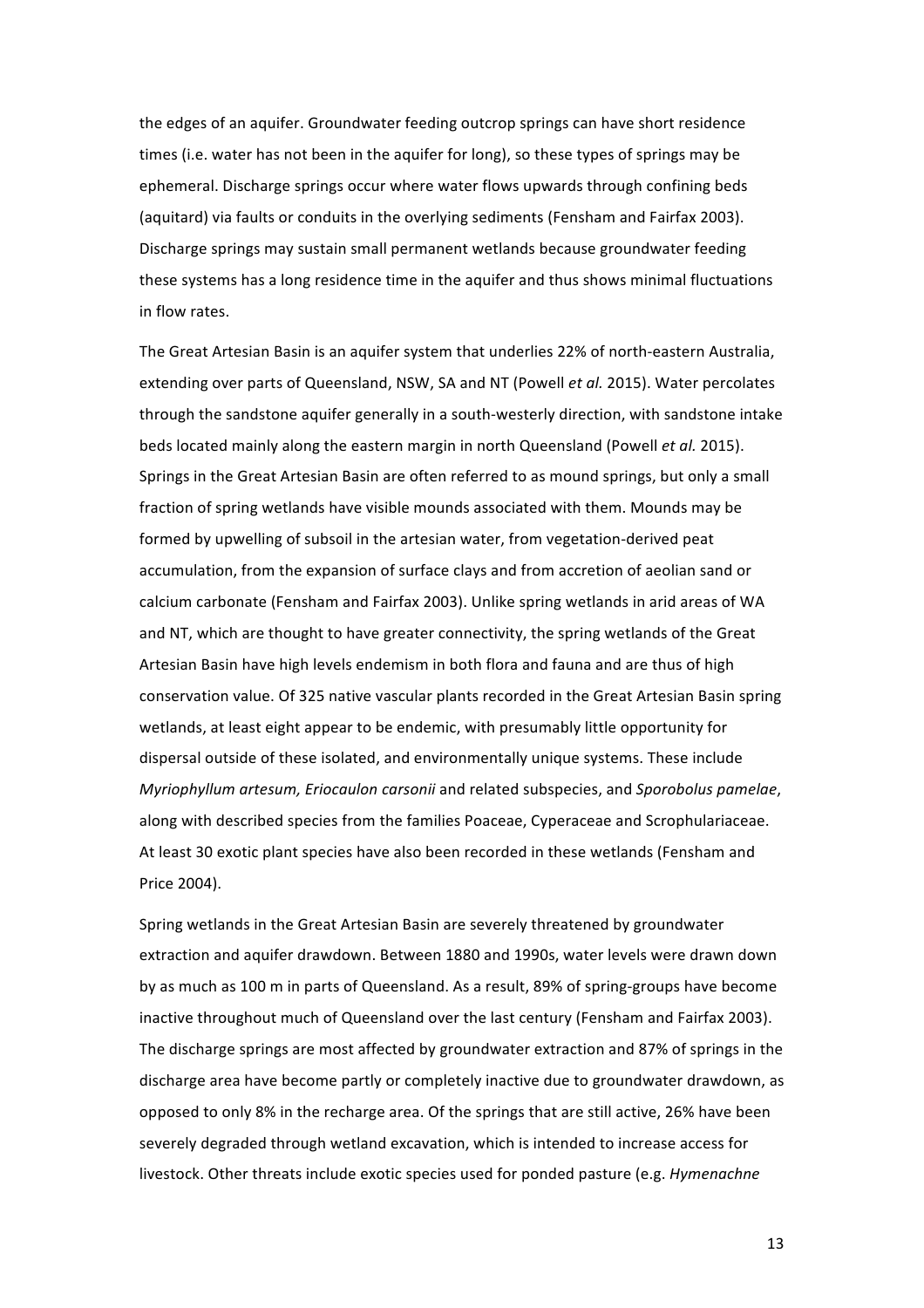*amplexicaulis, Urochloa mutica, Echinochloa polystachya*), livestock trampling, exotic animals (e.g. pig rooting) and fire (Fensham and Fairfax 2003). To protect the remaining spring wetlands, no more bores should be developed near springs, bores close to springs should be capped, and spring excavation and use of exotic ponded pasture should be prohibited (Fensham and Fairfax 2003). Greater protection of spring wetlands, especially in discharge areas, through the reserve system would be valuable.

#### *Freshwater wetlands on coastal floodplains of south-eastern Australia*

Coastal freshwater wetlands occur around the coast of Australia on sandy loam soils of waterlogged or periodically inundated alluvial flats. Primarily fed by rivers, coastal freshwater wetlands are similar in vegetation structure to inland floodplain wetlands, but tend to be located at elevations less than 20 m above sea-level, have sandier soils, higher rainfall, and periodic saline water input (Whitehead et al. 1990). Refer to Chapter XX for Halophytic vegetation, including coastal mangroves and saltmarshes.

Vegetation communities in coastal floodplain wetlands are largely determined by frequency, duration and depth of inundation, but are being increasingly affected by human activities that include livestock grazing, catchment land clearing and pollution (Pressey & Middleton 1982). Freshwater wetlands in coastal plains typically have low cover of woody species, though will occasionally have scattered trees (e.g. *Casuarina glauca, Melaleuca ericifolia*) that are common in neighbouring swamp floodplain forests (de Jong 2000). Wetlands that are dry most of the time are typically dominated by dense grassland, sedgeland, or rushland under 0.5 m tall. Common species include *Paspalum distichum, Leersia hexandra, Pseudoraphis spinescens,* and *Carex appressa.* Wetlands with more regular cycles of inundation and drying may support taller emergent species, such as *Bolboschoenus* species and *Schoenoplectus* species up to 1 m tall. Common herbs in these areas include *Hydrocharis* dubia, Philydrum lanuginosum, Ludwigia peploides, Marsilea mutica, and Myriophyllum species. As water levels become deeper or more permanent, these systems begin to develop more floating vegetation such as *Azolla* species, *Lemna* species, *Hydrilla verticillata*, *Ceratophyllum demersum, Nymphoides indica, Ottelia ovalifolia,* and *Potamogeton* species. 

Land development is a particular threat for freshwater wetlands along the coast because of the high value of the land, and because high organic matter in the sediments of freshwater wetlands make them ideal for agricultural development, including exotic pasture. Koo Wee Rup Swamp, historically located along the coast between Melbourne and Gippsland, was once one of the largest freshwater wetlands in Victoria. Extending over 40,000 hectares, this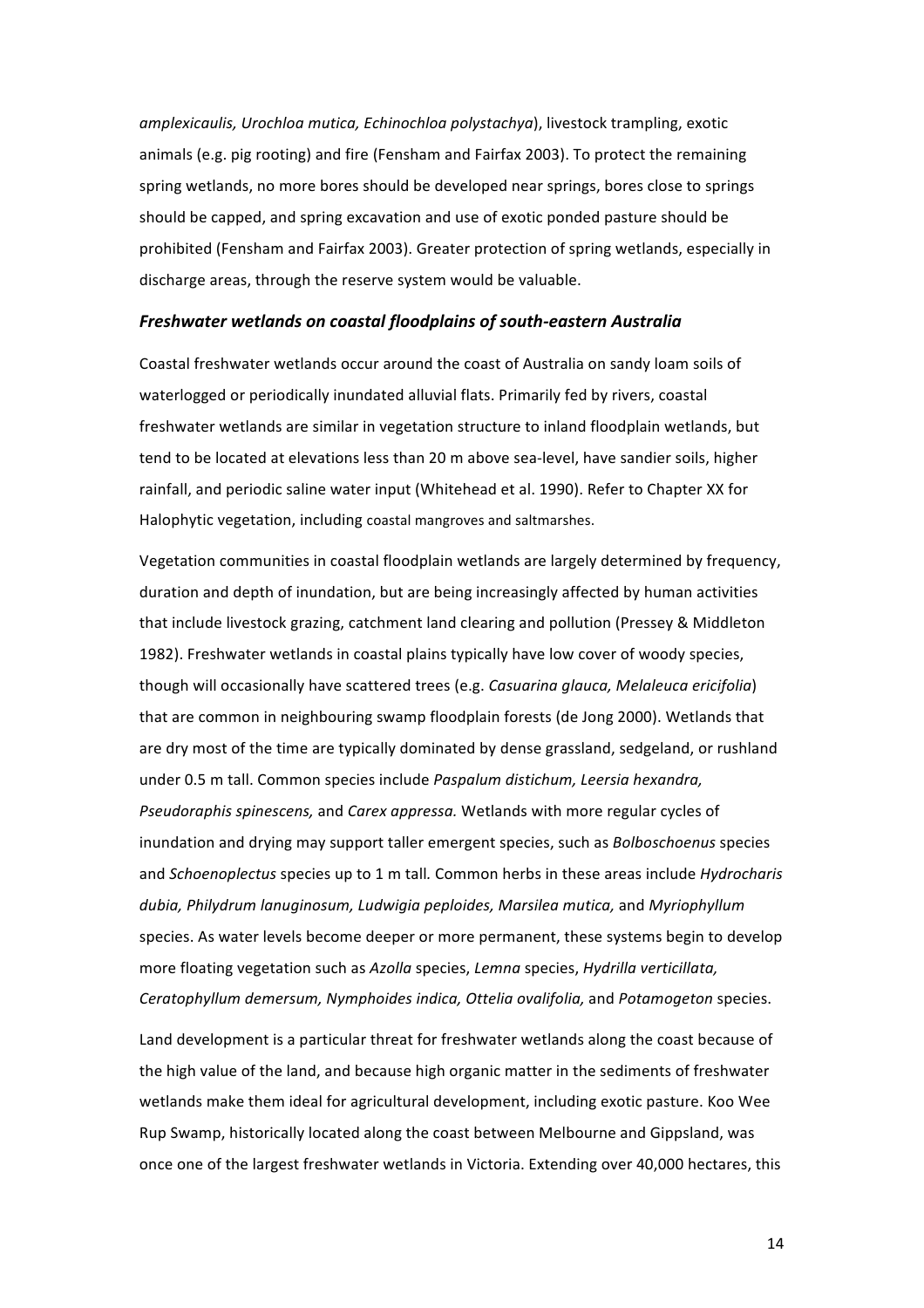swamp was drained for agriculture in 1876, destroying dense stands of swamp paperbark (*Melaleuca* species) and giant bulrush (*Typha* species) (Yugovic and Mitchell 2006). Coastal wetlands filter overland flow, improving water quality before it enters the ocean. The degradation and loss of wetlands can result in increased sediment and nutrient concentrations in runoff, which may lead to algal blooms, increased turbidity, and the degradation of marine ecosystems (Johnson et al. 1999). Coastal wetlands are themselves threatened by eutrophication, especially by nitrogen and phosphorus that originates from urban and agricultural areas, which results in the displacement of native species by exotic species. 

In coastal areas, where most of the population resides, many wetlands were either 'reclaimed', via drainage or infilling, or regulated by control structures (e.g. barrages) to permit urban and agricultural development. This led to the fragmentation, degradation and loss of a large proportion of Australian coastal wetlands, which continue to be very poorly researched ecosystems. In south-western Western Australia, around 70% of coastal wetlands are estimated to have been lost since European settlement (Davis *et al.* 2015). In many coastal regions, wetland drainage and land use change have also led to the exposure of underlying sulfidic sediments (i.e. acid sulfate soils) with a wide range of detrimental outcomes including diminished plant growth (White *et al.* 1997).

# *Billabongs and lakes of the southern Murray-Darling Basin floodplain*

The floodplains of the Murray, Murrumbidgee and Goulburn Rivers are inset with two major types of wetlands that differ in geomorphology – billabongs and lakes (see Chapter XX on Floodplain forests that describes the drier parts floodplains). These fill, drawdown and dry in response to river inundation, which varies across the floodplain resulting in a mosaic of water regimes, ranging from near permanent to episodic.

Billabongs are former river channels, typically small (surface area  $\lt 10$  ha), mostly claybased, and very abundant, numbering thousands per floodplain. Though billabongs may be referred to as oxbow lakes, billabongs can take many shapes and forms, and often simply feature as depressions in the floodplain (Fig. 4c). The diversity of wetland plants within a billabong is strongly influenced by wetland form: deeper wetlands have littoral vegetation on their slopes and submerged herbland on their bed when flooded, whereas shallower wetlands may have sedgeland throughout. Floodplain lakes are deflation basins with a clay or sand lunette on one margin, typically large (surface area 100-600 ha), and are gilgai, clay or sand-based (if not in-filled by sediment): they number tens to hundreds per river system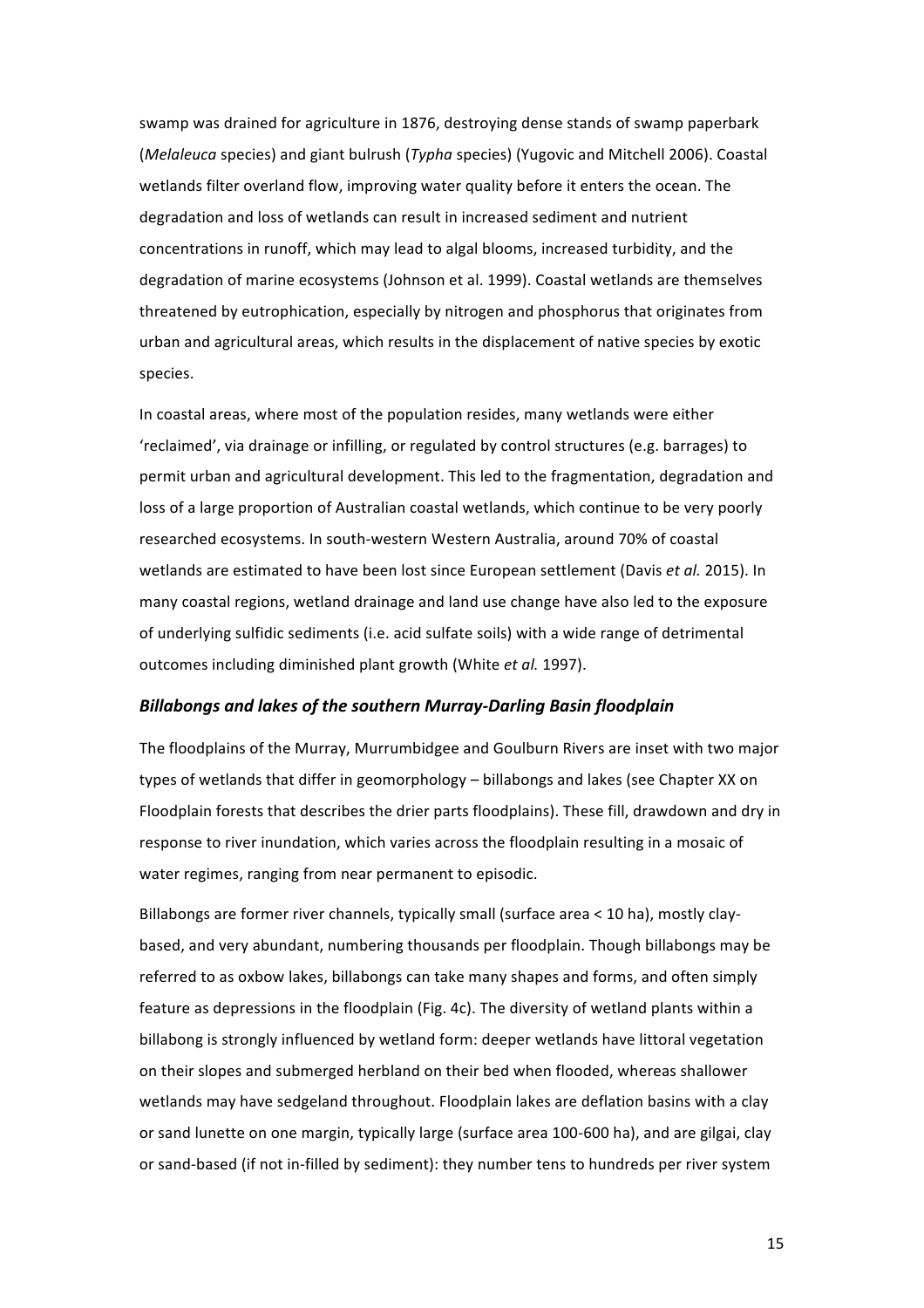(Pressey 1986). Their compact round shape and uniform floor result in low environmental heterogeneity, so individual lakes typically have a single dominant vegetation type.

The mosaic of water regimes occurring across a floodplain means floodplain wetlands may carry a complete spectrum of growth forms, such as river red gum (*Eucalyptus camaldulensis)* woodland, lignum (*Duma florulenta*) or chenopod shrubland, sedgeland, various types of grassland, and various types of aquatic herbland, and the number of species is correspondingly large. The species pool is a mix of Australian families and species (Myrtaceae and Chenopodiaceae for trees and shrubs), cosmopolitan or widely-distributed species (e.g. *Phragmites australis, Potamogeton crispus*), Australian aquatic and amphibious representatives of cosmopolitan or widely-distributed families (Cyperaceae, Poaceae, Typhaceae, Juncaceae, Juncaginaceae, Haloragaceae, Ranunculaceae, Elatinaceae, Polygonaceae), and a few species with restricted distributions (e.g. Amphibromus fluitans, *Myriophyllum porcatum*). Although the species composition of floodplain wetlands is highly variable, wetlands with similar water regimes have functionally similar plant communities (Casanova 2011).

Over the last 200 years, floodplains of the southern Murray-Darling Basin have been dramatically altered through vegetation clearing, cultivation, livestock grazing, sediment fluxes, altered water quality, river regulation, salinization and acidification. The widespread decline of submerged macrophytes and high abundance and richness of exotic species exemplify this (Catford *et al.* 2011). River regulation is a major (but not sole) factor determining the abundance of exotic species. In billabongs, 20-40% of species may be exotic, and most of these are short-lived terrestrial species such as pasture grasses or agricultural weeds. Their presence is a legacy of past agricultural enterprises (Lunt *et al.* 2012) but their abundance is boosted by the generally drier conditions that river regulation imposes. These conditions have the dual effect of disadvantaging the already established native amphibious species and of providing conditions suitable for exotic terrestrial species, but not native terrestrial species (Catford *et al.* 2011). Regulation disrupts the match between native species phenology and floods, and seasonal flow inversion (high flows in summer) favours the dispersal and establishment of exotic species generally (Greet *et al.* 2012) thus river regulation exacerbates the threat of invasive exotics such as amphibious *Nymphaea mexicana and Sagittaria platyphylla* (Fig. 4d & f).

Submerged macrophyte abundance and diversity has been adversely affected by i) increased sediment flux from eroded uplands, which has increased turbidity and reduced photic depth; ii) exotic common carp (*Cyprinus carpio*) that can dislodge macrophytes through their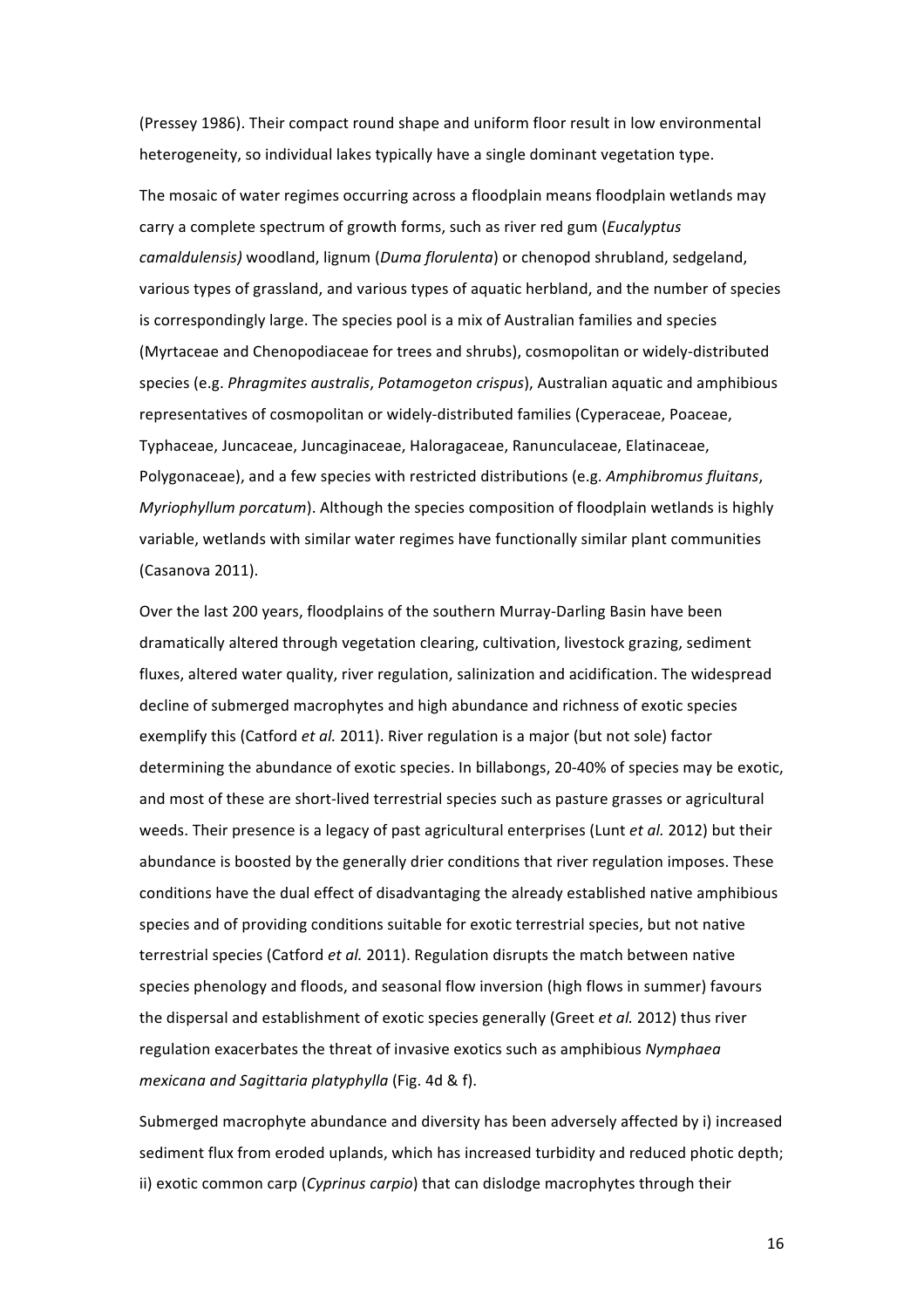benthivorous feeding strategy, a strategy not used by native fish; and iii) the prolonged Millenium Drought in the early  $21^{st}$  century. Tolerance to such pressures requires capacity to grow under low light, bulky rhizomes and relatively long-lived seed (6-9 years) that can aid recolonisation (Brock 2011). Only the robust perennial, *Vallisneria australis*, is known to have these characteristics.

# **Bogs and fens of the Australian Alps and Tasmania**

The Alpine Sphagnum Bogs and Associated Fens ecological community predominantly occurs in the Australian Alp Bioregion, which spans 375 km from Mount Baw Baw in Victoria to southern New South Wales and the western margin of Australian Capital Territory. These communities are also found in Tasmania, and typically occur above the treeline in alpine, subalpine, and montane environments. There is no strict altitude requirement, however, since local climatic conditions can enable these communities to flourish at lower altitudes and below the climatic treeline. Alpine bogs and fens shelter endangered plants, such as the Bogong Eyebright (*Euphrasia eichleri*), and are generally less than 1 hectare in size contributing to their protection under the Environmental Protection and Biodiversity Conservation Act of 1999. For a broader description of alpine vegetation, see Chapter XX.

Alpine bogs and fens are both peatland ecosystems. Peat is terrestrial soil composed of at least 20% organic matter, which is at least 30 cm deep. Peatlands occur in areas with higher water inflow than outflow, or where there is a large supply of groundwater. Waterlogged soil produces reduced, anaerobic conditions that inhibit activity of microbial decomposers, allowing carbon-rich undecomposed plant remains to accumulate. Accumulation of plant detritus into peat can produce small dams, which further modify hydrology in favour of continuing peat formation. Dynamic growth of peatlands can produce a mosaic of heterogeneous habitat that supports a range of vegetation communities (Camill, 1999).

Although alpine bogs and fens are both characterised by presence of peat soils, and often co-occur in the landscape, they differ in nutrient levels and the vegetation communities they support. Fens are primarily fed by surface flow and groundwater, which is nutrient rich, and support sedge communities dominated by species such as *Carex gaudichaudiana*. Sphagnum mosses are generally absent from these areas as they are outcompeted by plants that are better able to exploit high nutrient environments. Bogs, in contrast, have very low nutrient levels because they mostly rely on rainwater (though streams can run through "valley bogs"). Bog soils are generally more acidic and support sphagnum mosses such as *Sphagnum*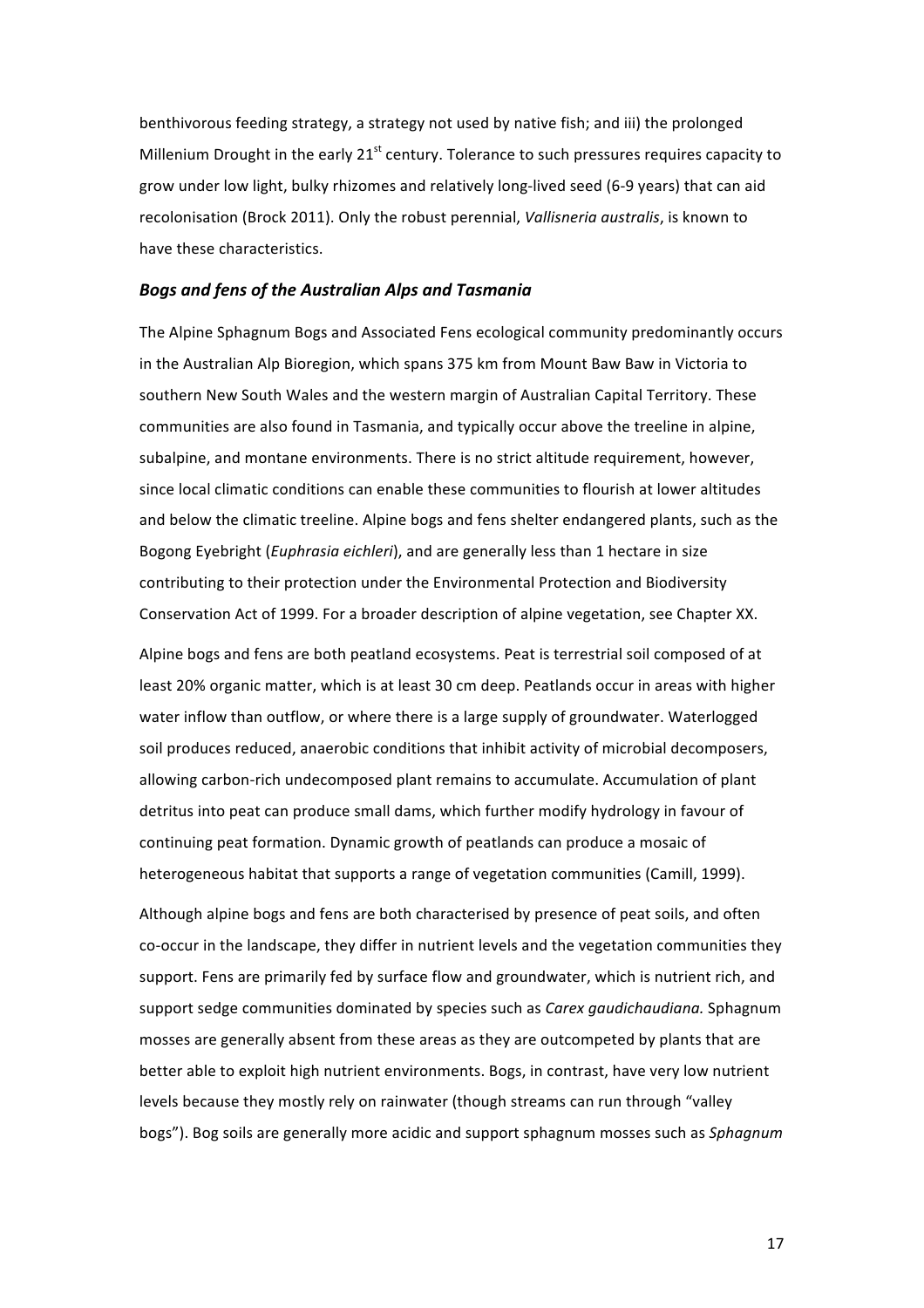*cristatum* and *Sphagnum novozelandicum* and sclerophyllous shrubs up to 1 m tall such as *Bossiaea foliosa*, *Epacris glacialis*, and *Grevillea australis.*

Alpine bogs and fens face a number of threats related to their restricted geographical extent and small patch size. There are more than 11,000 bogs and fens throughout the Australian Alp Bioregion, the high altitude areas of south-eastern Australia's Great Dividing Range. Their small size and patchy distribution make them difficult to protect against trampling from livestock and feral animals (e.g. horses, deer, pigs). Exotic ungulates (e.g. cattle, sheep, horses, pigs) trample bog and fen vegetation and also create incisions in peat soil that result in wetland drainage.

Presence of water is vital for the persistence of hydrophytic bog and fen vegetation, and so threats that impact water supply or peat structural integrity endanger these largely endemic communities (Wahren *et al.* 1999). Climate change is predicted to increase occurrence and severity of drought and fire, which damage peat. Fires can destroy carbon-rich peat, changing the physical structure of bog and fen soils and inhibiting their ability to capture and store water. Models predict that alpine bogs and fens around the world are among the ecosystems most threatened by climate change (Schuur et al., 2008).

# *Groundwater dependent wetlands of the southwest*

Characteristics of freshwater wetland vegetation communities in south-western Australia are largely determined by wetland water source, sediment type and duration of inundation (DEC 2012). There is a high number of permanently and seasonally inundated, shallow  $\leq$ m) wetlands in the region for which groundwater is the dominant source of water, either from local and regional superficial groundwater or from perched groundwater held by an impeding sediment layer that is recharged directly by rainfall.

Despite having a hot, dry Mediterranean summer, the southwest is home to flora that represents the world centre for diversity in a number of wetland-associated plant families (e.g. Droseraceae, Restionaceae, Juncaginaceae, Centrolepidaceae and Hydatellaceae). The vegetation communities include a range of endemic wetland genera (e.g. *Reedia, Cephalotus, Tribonanthes, Epiblema, Schoenolaena, Cosmelia, Euchilopsis, Acidonia, Homalospermum, Pericalymma* and *Taxandria*) and high levels of local and regional endemism. The southern Swan Coastal Plain alone has approximately 445 wetlandassociated plant taxa, 74% of which are endemic to Western Australia and 3% endemic to the southern Swan Coastal Plain (DEC 2012).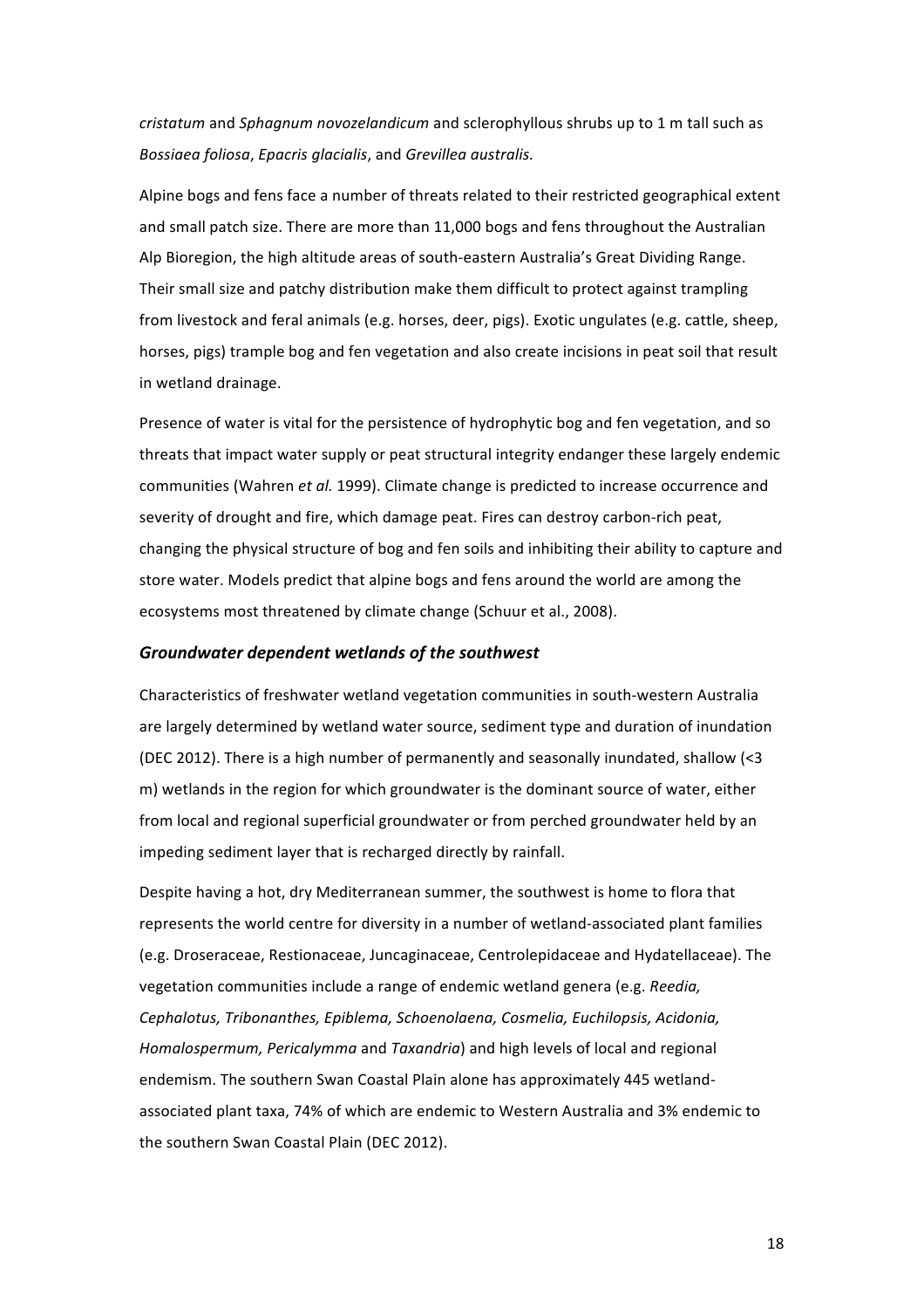The dominant growth forms in Swan Coastal Plain wetlands appear to reflect the seasonally dry Mediterranean climate. The flora is rich in shrubs, but herbs and sedges make up 77% of taxa (Fig. 4e). Although 78% of species are perennial, 22% of these regrow their aboveground biomass from underground storage organs each year (DEC 2012) – a likely adaptation to seasonal drought and disturbance such as fire.

Seasonally waterlogged wetlands are typically maintained via perched groundwater and have the greatest diversity (DEC 2012). This floristic diversity reflects spatial and temporal patterns in waterlogging (e.g. duration), sediment stratigraphy (e.g. distribution of organic fraction) and composition of impeding layer (e.g. ironstone, calcrete or granite). These systems are dry in summer, with the plant diversity not becoming apparent until late winter and spring when the sedgelands and herblands regrow from their underground storages. They typically support a mosaic of vegetation units, especially woodlands (dominated by *Eucalyptus rudis* and *Melaleuca* species), shrublands (dominated by a diverse suite of species of Myrtaceae e.g. *Calothamnus lateralis, Melaleuca teretifolia, M. viminea, Astartea* species, *Pericalymma ellipticum, Kunzea* species, *Hypocalymma angustifolium*, and some Proteaceae), sedgelands, herblands and rarely grasslands.

Seasonally waterlogged and perched groundwater dependent wetlands were once extensive in the southwest, particularly on the Swan Coastal Plain, but due to land development and hydrological changes, many are now only represented by remnant portions (DEC 2012). Groundwater levels on the Swan Coastal Plain have been declining since the 1970s due to changes in climate, land use and groundwater extraction. Declining groundwater levels have affected vegetation in groundwater-dependent wetlands in a number of ways, including: reduced surface water levels and in some cases drying and loss of wetland habitat; peat fires; declining health and death of some groundwater-dependent vegetation; changes in flow from springs/seeps; and acidification of groundwater and wetlands (Sommer and Froend 2014). With changing hydrological conditions, many permanent/semi-permanent wetlands are developing vegetation characteristics of seasonally waterlogged wetlands, whilst formerly waterlogged areas are being encroached by dryland species. Longer periods of exposed, dry sediments have also lead to increased damage from illegal vehicle access and disturbance of sediment surfaces. The waterlogged fringes of more permanent wetlands have also been extensively reclaimed as water levels gradually fall and urbanisation encroaches.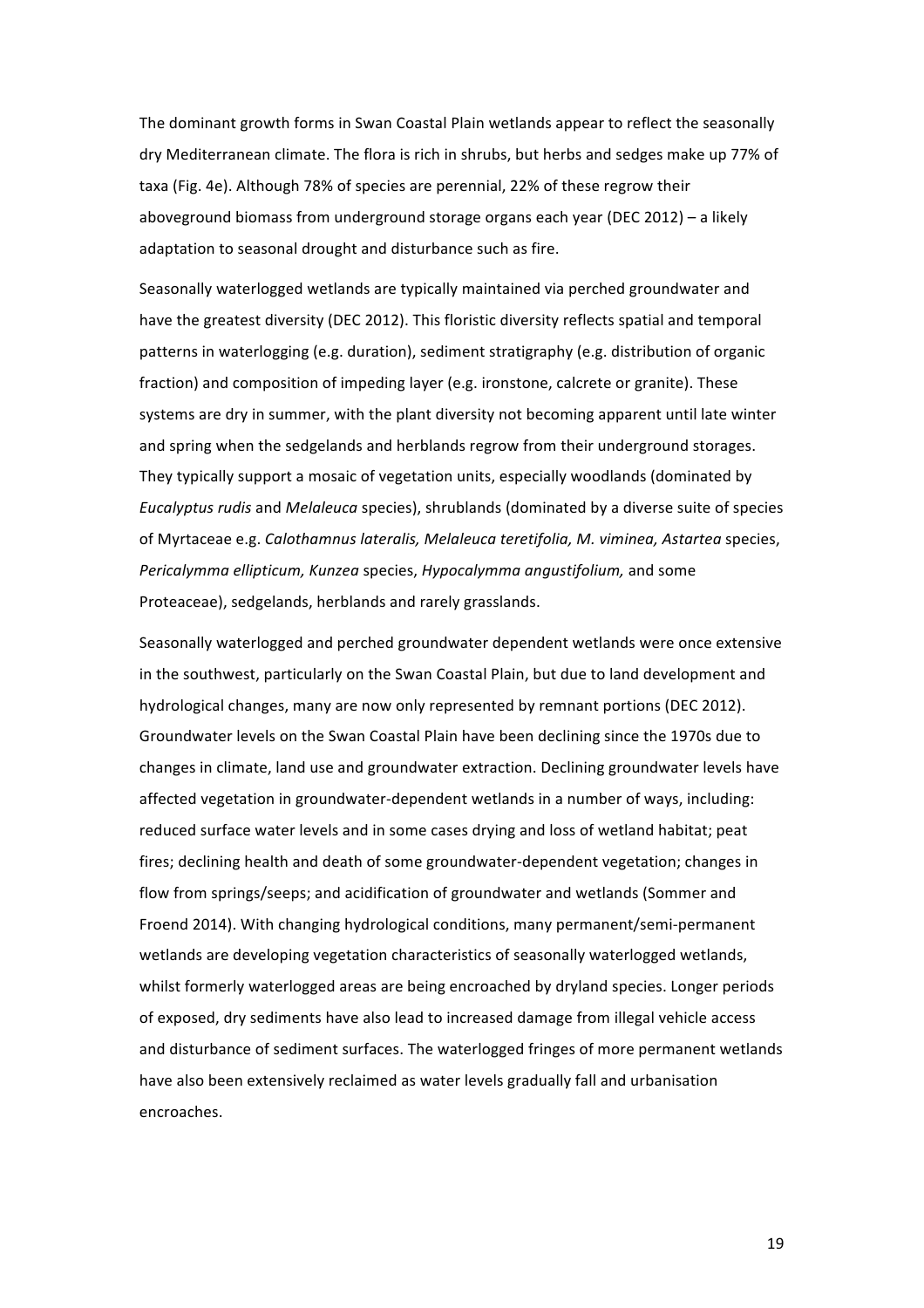# *Artificial wetlands*

Artificial wetlands are waterbodies that are wholly or largely anthropogenic in origin, in contrast to natural wetlands that have been formed solely by hydrological and/or geomorphic processes over time. They are typically used for stock watering (farm dams, bore-fed wetlands), water storage (irrigation water storages, weirpools, upland reservoirs, lowland storages), amenity (urban lakes and ponds, Fig. 4f), water treatment (waste water treatment ponds, ponds and meadows as part of water-sensitive urban design) or production (rice fields). Artificial wetlands differ from natural wetlands in being younger, and having differing combinations of size, shape and water regime: reservoirs and weirpools are considerably deeper; storages and amenity lakes are permanent; weirpools and amenity lakes have stable water levels; ricefields provide shallow clear water in spring-summer in a semi-arid region.

A wetland assemblage develops (or is planted) that is dominated by native species (Dugdale et al. 2009) but distinct from its regional equivalents (Badman 1999). Riverine storages and amenity lakes are notable exceptions to native dominance; these are often dominated by floating or submerged macrophytes, including highly invasive exotic species like *Egeria densa*, *Cabomba caroliniana* and *Nymphaea mexicana* (Fig. 2d, Dugdale *et al.* 2009). Characteristics of artificial wetlands that may constrain vegetation assemblages from developing are: high turbidity, which excludes submerged plants; water deeper than 1.5 m with steep vertical banks, which precludes the development of a littoral zone; permanent water or extreme fluctuations which preclude successful establishment and persistence (Casanova *et al.* 1997).

Hydrological connectivity is variable. A few farm dams and all bore-fed wetlands are hydrologically isolated, and their plant assemblages have developed independently of hydrochory. Some, notably meadows in urban contexts, are only intermittently connected. The continuous hydrological connectivity of riverine storages such as Lake Mulwala on the River Murray means a continual threat of downstream distribution of vegetative fragments of undesirable species. Although utilitarian in intent, artificial wetlands may develop ecological value as habitat for fauna, such as waterbirds: an example is the Ramsar-listed Western Treatment Plant at Werribee, Victoria.

#### **Summary**

The nine case studies presented illustrate commonality in the forces that structure wetland vegetation across Australia, as well as the processes that threaten them (Fig. 1). The primacy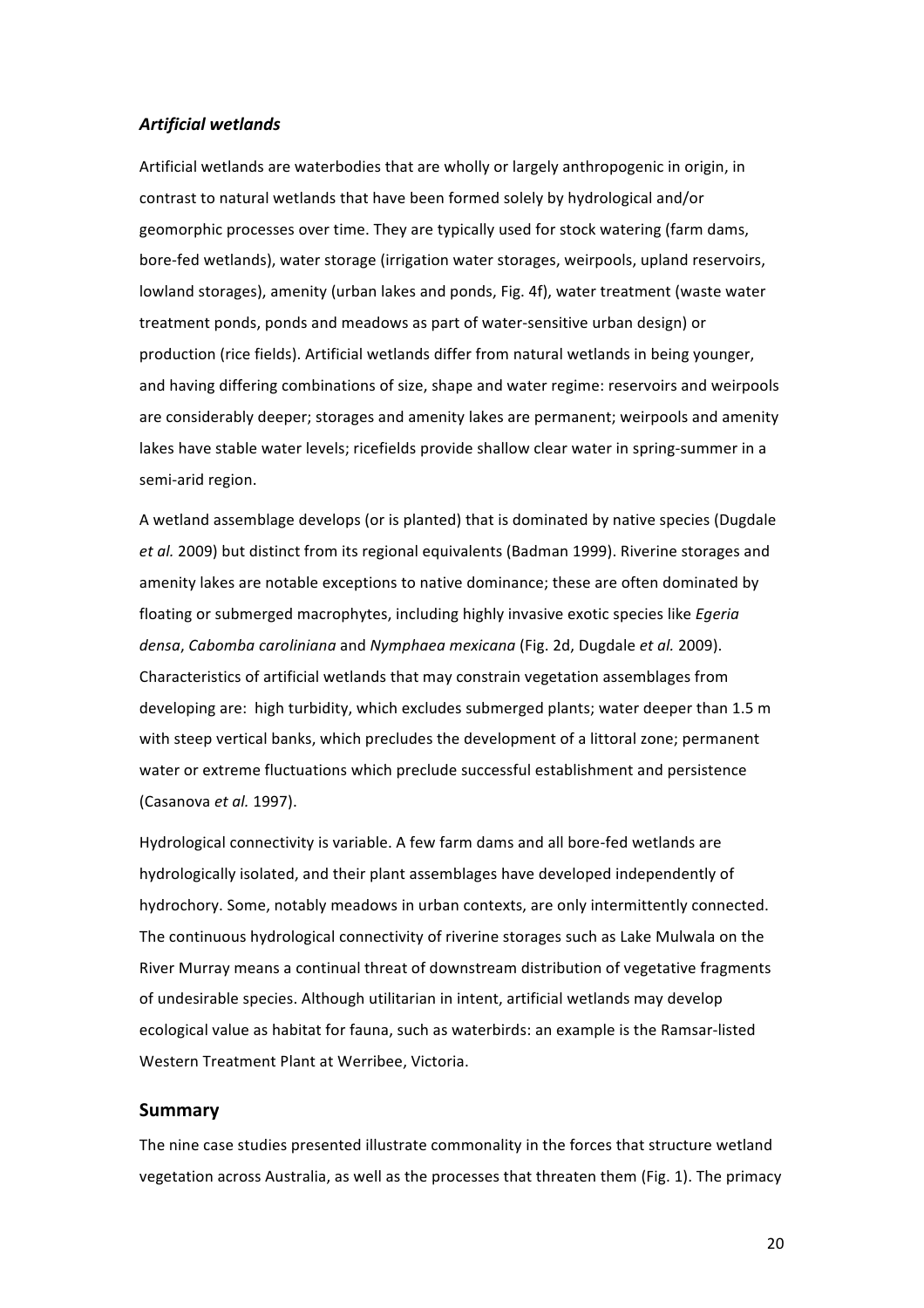of hydrology and wetland water regimes for determining the distribution and characteristics of wetland vegetation is particularly apparent. It is the variation in each of these structuring forces, and interactions among them, that give the plant communities of individual wetlands their own character.

# **Threats**

Practically all wetland systems, with the notable exception of tropical floodplain wetlands and some springs, are threatened by changes in water supply and water regimes. Such changes are caused by the extraction and regulation of surface and groundwater, with modification of surface water being particularly pronounced in southeastern Australia and groundwater extraction affecting wetlands in central and western Australia. Depending on the system in question, the chief threat may involve an increase in water persistence (i.e. for wetlands that are naturally ephemeral or intermittent) or a decrease (i.e. for wetlands that are naturally always wet, like bogs, fens and some springs). Increased water persistence (e.g. around dams and weir pools) can lead to tree death and shifts towards species favoured by stable water levels, e.g. *Typha* species (Blanch *et al.* 2000), whereas reductions in flooding can lead to wetland loss or result in native macrophytes being replaced by woody species (Bren 1992) and exotic terrestrial herbs (Catford *et al.* 2014). Climate change also threatens wetland hydrology, as illustrated in alpine bogs threatened by declining rainfall and runoff, and in coastal systems at risk of saltwater intrusions from rising sea levels. Overall, climate change has the capacity to reduce native wetland plant diversity, promote exotic invasions, accelerate wetland fragmentation and homogenise wetland ecosystems at local and landscape scales (Capon *et al.* 2013).

Exotic species are threats throughout Australia, and are both a symptom (e.g. in response to flow regulation along the River Murray, see Case Studies) and a cause of changes in native flora (e.g. exotic pastures that outcompete native vegetation, Fensham and Fairfax 2003). Fifteen of the 32 Weeds of National Significance invade riparian or aquatic systems and were intentionally introduced (see Chapter XX on Invasive plants). Ponded pasture and other exotic pastures continue to be planted, and new varieties that will likely increase their invasion success continue to be developed (Driscoll *et al.* 2014). Exotic animals also threaten native plants directly through grazing, trampling and uprooting (e.g. ungulates, carp) and indirectly through soil compaction or increased gully erosion, for example. Changes in the land use of wetlands (e.g. livestock access to alpine and Murray-Darling Basin wetlands) and their catchments for agriculture, urbanisation and increasingly mining have led to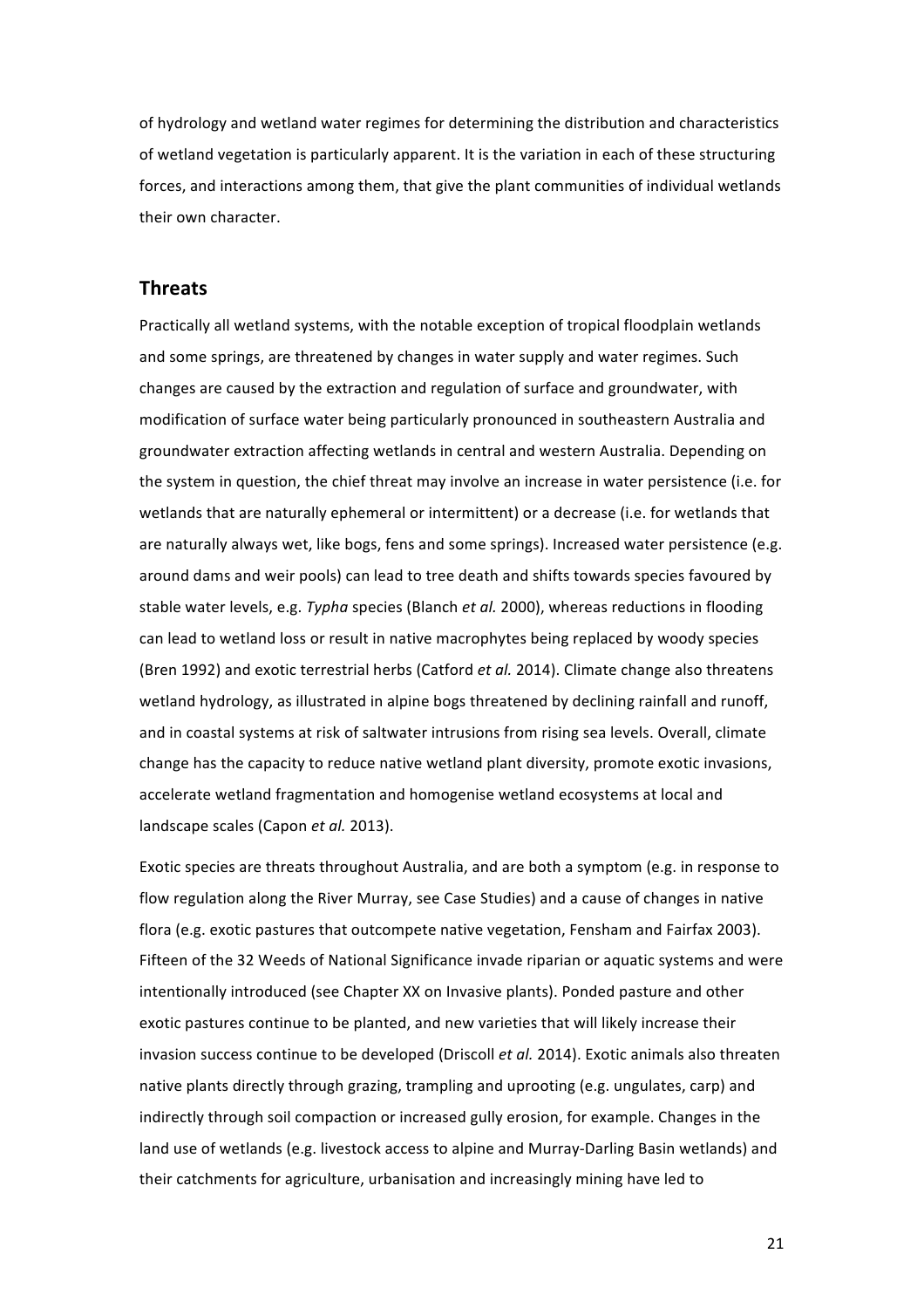sedimentation, pollution and eutrophication, salinization, acidification, changes to hydrology and connectivity among wetlands.

# **Management and policy**

#### *Policy relating to wetland vegetation*

The first national policy on wetland management was released in 1997 (The Wetlands Policy of the Commonwealth Government of Australia). Whilst all states and territories have legislation to protect the environment and conserve natural resources (e.g. environment protection, land use planning, protected areas, water and vegetation management), statelevel policies rarely address wetlands and wetland vegetation directly. In 2013, the National Wetlands Policy for Australia was initiated and is designed to improve alignment of Australian Government, state/territory and community action and investment, and provide consistency in decision-making across government agencies (WetlandCare Australia 2013).

#### *Who is responsible for the management of wetland vegetation?*

The management of wetlands and associated vegetation in Australia is primarily the responsibility of landowners and land managers. Individual states or territories have the legislative and policy responsibility for natural resource management (Finlay-Jones 1997). The Australian Government administers the Ramsar Convention on Wetlands of International Importance by providing national wetland policy, leadership and direction. It also implements the Environment Protection and Biodiversity Conservation Act 1999 (EPBC Act), and develops programs to improve the management of wetlands. The EPBC Act specifies that any activities within or outside designated Ramsar wetlands that are likely to have a significant impact on the ecological character of listed wetland, including the vegetation, must be approved. Managers may also need approval from the relevant agencies under state legislation for activities potentially impacting Ramsar listed and non-Ramsar listed wetlands. Indigenous management of wetland vegetation continues in much of the country and has been revived in some places as a result of native title.

#### *Management approaches*

Like all plant communities, wetland vegetation is shaped by the composition of the regional species pool, local dispersal, environmental conditions and interactions with other biota (Fig. 1, Catford and Jansson 2014). Alteration to any one of these four elements through e.g. exotic species introduction, reduced connectivity among wetlands and flow regulation can alter wetland vegetation. Effective management requires a comprehensive understanding of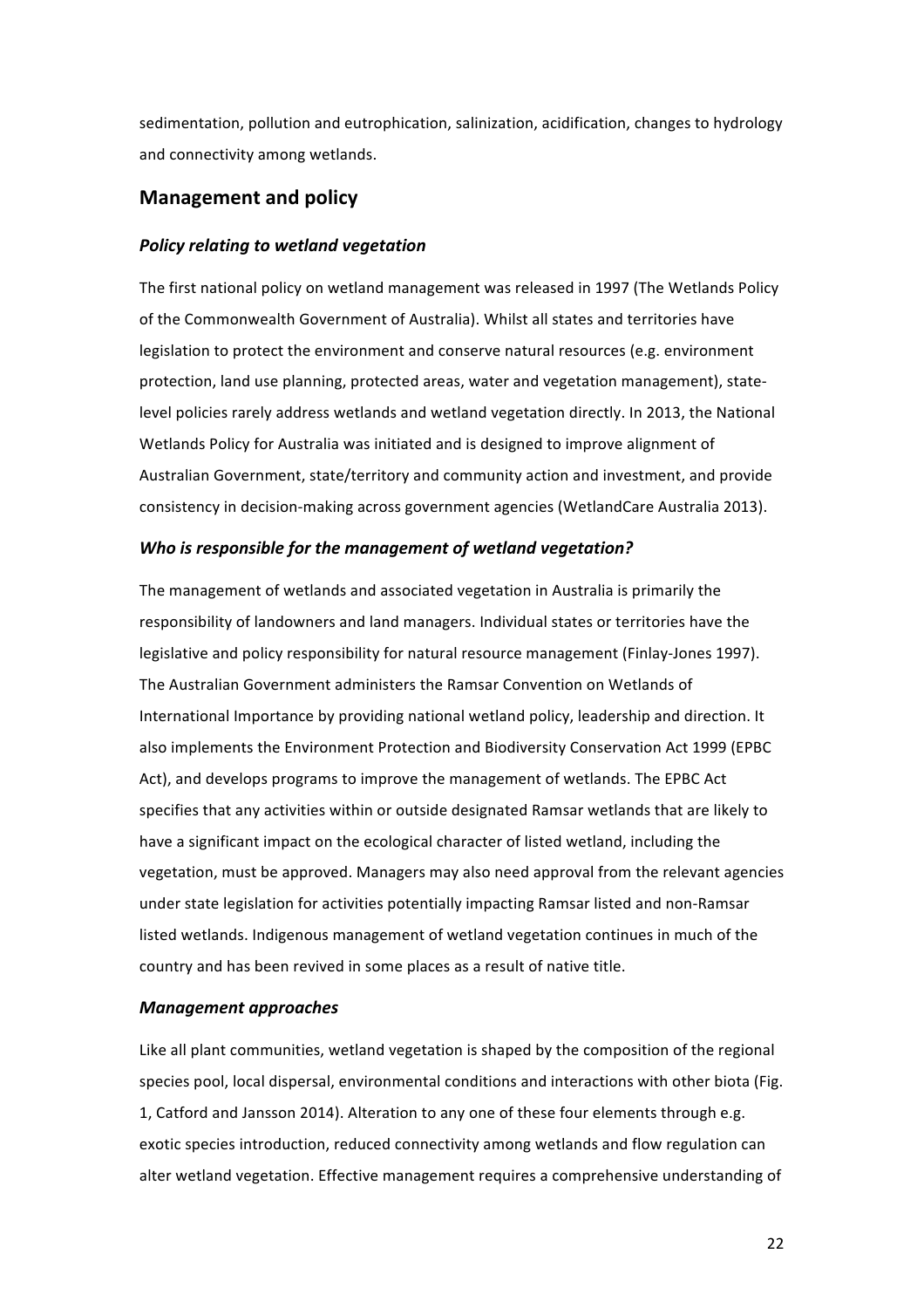the factors and processes that influence wetland vegetation so that the chief threats to wetland vegetation can be identified and targeted (Fig. 1).

Threats to wetland vegetation along the River Murray include cattle grazing, eutrophication, drought, human activities around towns and farms, and flow regulation. Of these, flow regulation was found to be primarily responsible for an observed decline in native vegetation, and particularly native amphibious vegetation (Catford *et al.* 2014). By altering historical water regimes, and reducing flood magnitude in particular, flow regulation inhibits native plants that are poorly adapted to the modified flooding regimes. With less competition from native plants, exotic plant species (most of which are terrestrial) have increased in abundance. Environmental flows can reduce some of these negative effects, but it is rarely possible to provide the full spectrum of needs for wetland plants, and also service other wetland needs. For example, environmental flows are commonly used to extend the duration of natural flood events because flood duration is crucial for fish spawning and waterbird breeding, but extended duration into summer months favours competitive emergent macrophytes such as *Typha* or *Juncus ingens* and can lead to perverse outcomes (Box 1). 

Once a threat is identified, varied approaches can be used to ameliorate it. For example, for systems with an insufficient supply of propagules, seeds can be sown directly or hydrological connectivity can be re-established among wetlands to facilitate dispersal. When various management options are available and the most effective one unknown, modelling can aid decision-making by predicting the likely response of vegetation communities to different management actions. Based on ecological understanding and empirical data, a state and transition model has been developed for the Ramsar-listed Macquarie Marshes to model effects of flood frequency, distance to river and fire frequency on vegetation dynamics (Bino *et al.* 2015).

Modelling is a valuable tool for anticipating ecological responses to management actions, but can also be used to anticipate effects of environmental conditions not previously experienced (Catford *et al.* 2013). Novel ecosystems that arise from global environmental change and exotic species invasions present new challenges for environmental policy and management. In cases where maintenance or restoration of historical vegetation is unrealistic, wetland managers may instead focus on the maintenance of key ecosystem services or functions (e.g. water filtering, carbon sequestration, flood attenuation). This could involve facilitating the establishment of salt-tolerant species for wetlands affected by secondary (human-induced) salinization (Sim *et al.* 2006).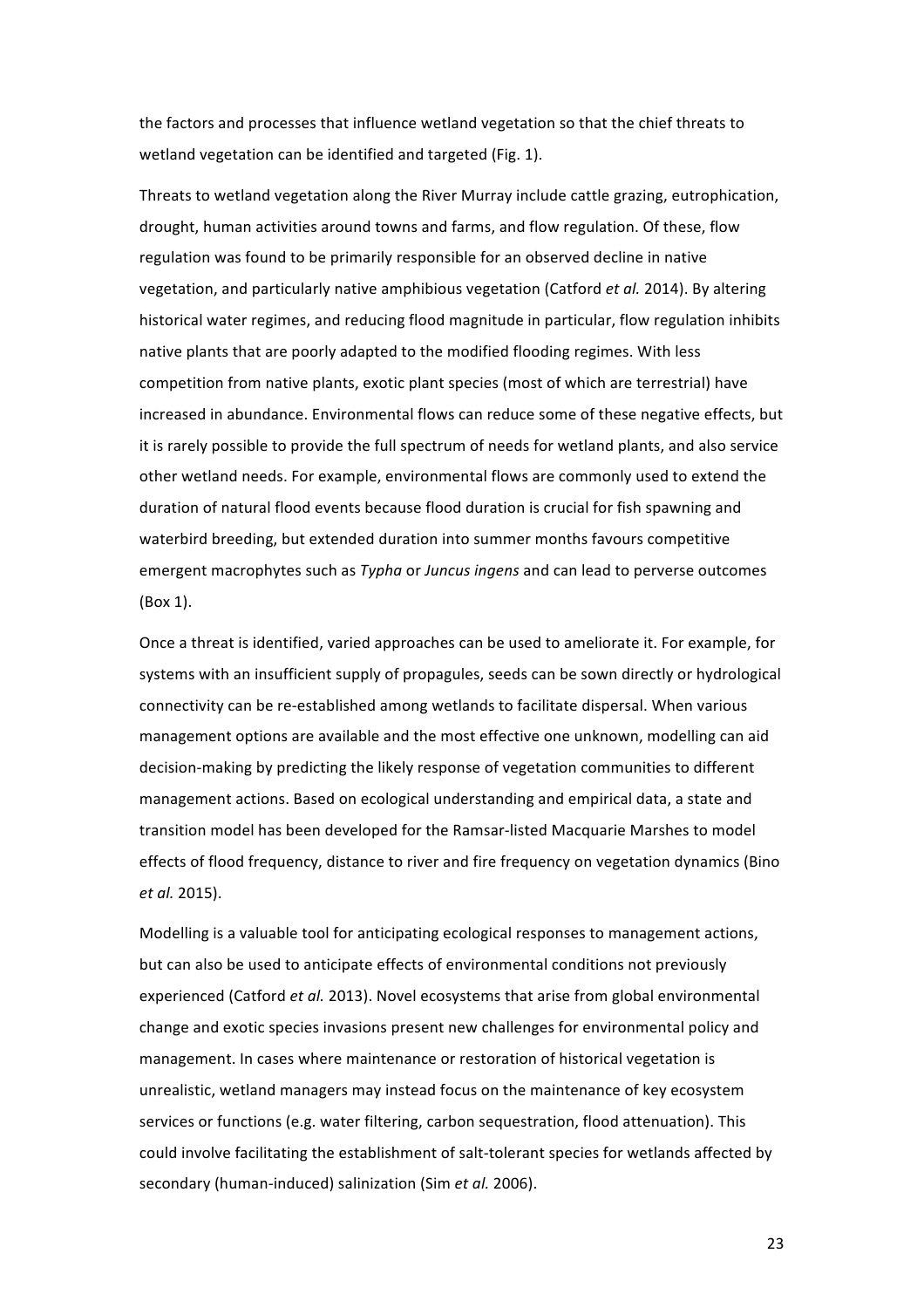# **Conclusion**

Wetlands and wetland vegetation are of critical ecological, social, cultural and economic value, exemplified by their likely role as refugia and stepping stones for dispersal in a changing climate (Capon *et al.* 2013). Over half of Australia's wetlands have been lost in the last 200 years (Bennett 1997). Those remaining are severely degraded yet they are facing increasing threat from rising water demand, land use change, mining, climate change, agricultural development in new regions, rising sea levels and associated saltwater intrusion, and the introduction and spread of invasive species. Expansion of irrigated agriculture in northern Australia would increase pressure on freshwater ecosystems in the north (Douglas *et al.* 2011) and continued extraction of groundwater will exacerbate wetland degradation in central and western Australia. Wetland vegetation is resilient by its very nature with plant physiological and life history adaptations to cope with a highly variable environment. However, they can only withstand so much. To increase protection of wetland ecosystems, greater inclusion in the national reserve system is required and increased policy initiatives that protect them and the water on which they rely. The loss and degradation of wetland ecosystems throughout the Great Artesian and Murray-Darling Basins provide sobering lessons for other parts of the country.

# **Acknowledgments**

We thank David Keith for inviting us to write this chapter, Patrick Driver for the idea and information for Box 1, and Margaret Brock and Greg Keighery for feedback on the chapter plan, and Margaret Brock and an anonymous reviewer for comments on a chapter draft. JAC and SW acknowledge financial support from the ARC Centre of Excellence for Environmental Decisions. 

# **References**

Badman F. J. (1999) *The Lake Eyre South Study: Vegetation*. Royal Geographical Society of South Australia.

Bennett J. (1997) Valuing Wetlands. In: Wetlands in a Dry Land: Understanding for *Management* (ed W. D. Williams) pp. 283-8. Environment Australia, Department of the Environment, Canberra.

Bino G., Sisson S. A., Kingsford R. T., Thomas R. F. & Bowen S. (2015) Developing state and transition models of floodplain vegetation dynamics as a tool for conservation decision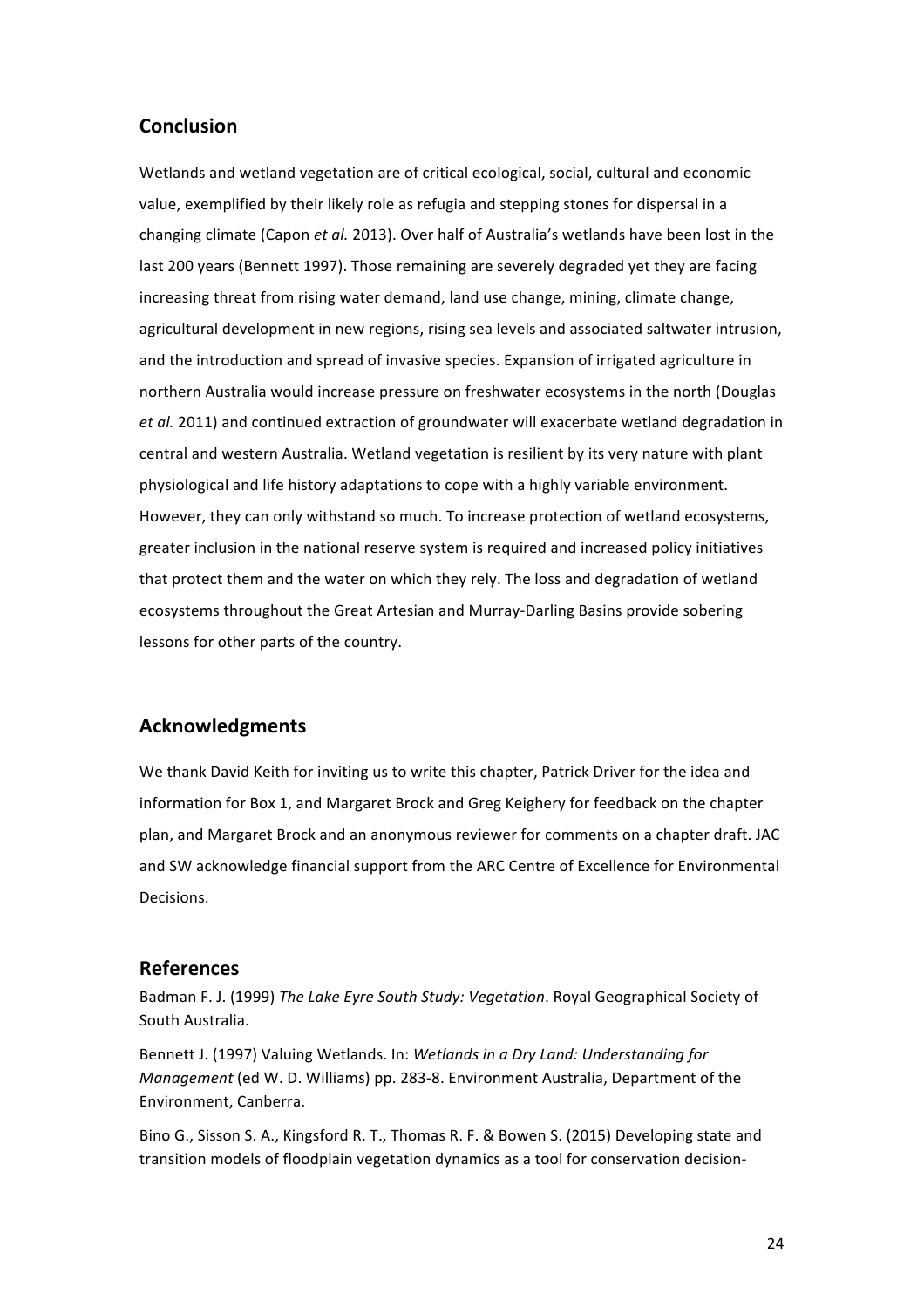making: a case study of the Macquarie Marshes Ramsar wetland. *Journal of Applied Ecology* **52**, 654-64.

Blanch S. J., Walker K. F. & Ganf G. G. (2000) Water regimes and littoral plants in four weir pools of the River Murray, Australia. Regulated Rivers: Research & Management 16, 445-56.

Boulton A., Brock M., Robson B., Ryder D., Chambers J. & Davis J. (2014) *Australian freshwater ecology: processes and management. John Wiley & Sons, Chichester.* 

Box J., Duguid A., Read R., Kimber R., Knapton A., Davis J. & Bowland A. E. (2008) Central Australian waterbodies: the importance of permanence in a desert landscape. *Journal of Arid Environments* **72**, 1395-413.

Bren L. (1992) Tree invasion of an intermittent wetland in relation to changes in the flooding frequency of the River Murray, Australia. *Australian Journal of Ecology* 17, 395-408.

Brix H. (1987) Treatment of wastewater in the rhizosphere of wetland plants-the root-zone method. Water Science & Technology **19**, 107-18.

Brock M. A. (1994) Aquatic vegetation of inland wetlands. In: *Australian Vegetation* (ed R. H. Groves) pp. 437–66. Cambridge University Press, Cambridge.

Brock M. A. (2003) Australian wetland plants and wetlands in the landscape: Conservation of diversity and future management. *Aquatic Ecosystem Health & Management* **6**, 29-40.

Brock M. A. (2011) Persistence of seed banks in Australian temporary wetlands. *Freshwater Biology* **56**, 1312-27.

Brock M. A. & Casanova M. T. (1997) Plant life at the edge of wetlands: ecological responses to wetting and drying patterns. In: Frontiers in Ecology: Building the Links (eds N. Klomp and I. Lunt) pp. 181-92. Elsevier Science Ltd, Oxford.

Brock M. A., Nielsen D. L., Shiel R. J., Green J. D. & Langley J. D. (2003) Drought and aquatic community resilience: the role of eggs and seeds in sediments of temporary wetlands. *Freshwater Biology* **48**, 1207-18.

Bunn S. E., Thoms M. C., Hamilton S. K. & Capon S. J. (2006) Flow variability in dryland rivers: boom, bust and the bits in between. *River Research and Applications* 22, 179-86.

Capon S., Chambers L., Mac Nally R., Naiman R., Davies P., Marshall N., Pittock J., Reid M., Capon T., Douglas M., Catford J., Baldwin D., Stewardson M., Roberts J., Parsons M. & Williams S. (2013) Riparian ecosystems in the 21st century: hotspots for climate change adaptation? *Ecosystems* **16**, 359-81.

Capon S. J. (2003) Plant community responses to wetting and drying in a large arid floodplain. *River Research & Applications* **19**, 509-20.

Capon S. J. (2005) Flood variability and spatial variation in plant community composition and structure on a large and floodplain. Journal of Arid Environments **60**, 283-302.

Capon S. J. (2007) Effects of flooding on seedling emergence from the soil seed bank of a large desert floodplain. Wetlands 27, 904-14.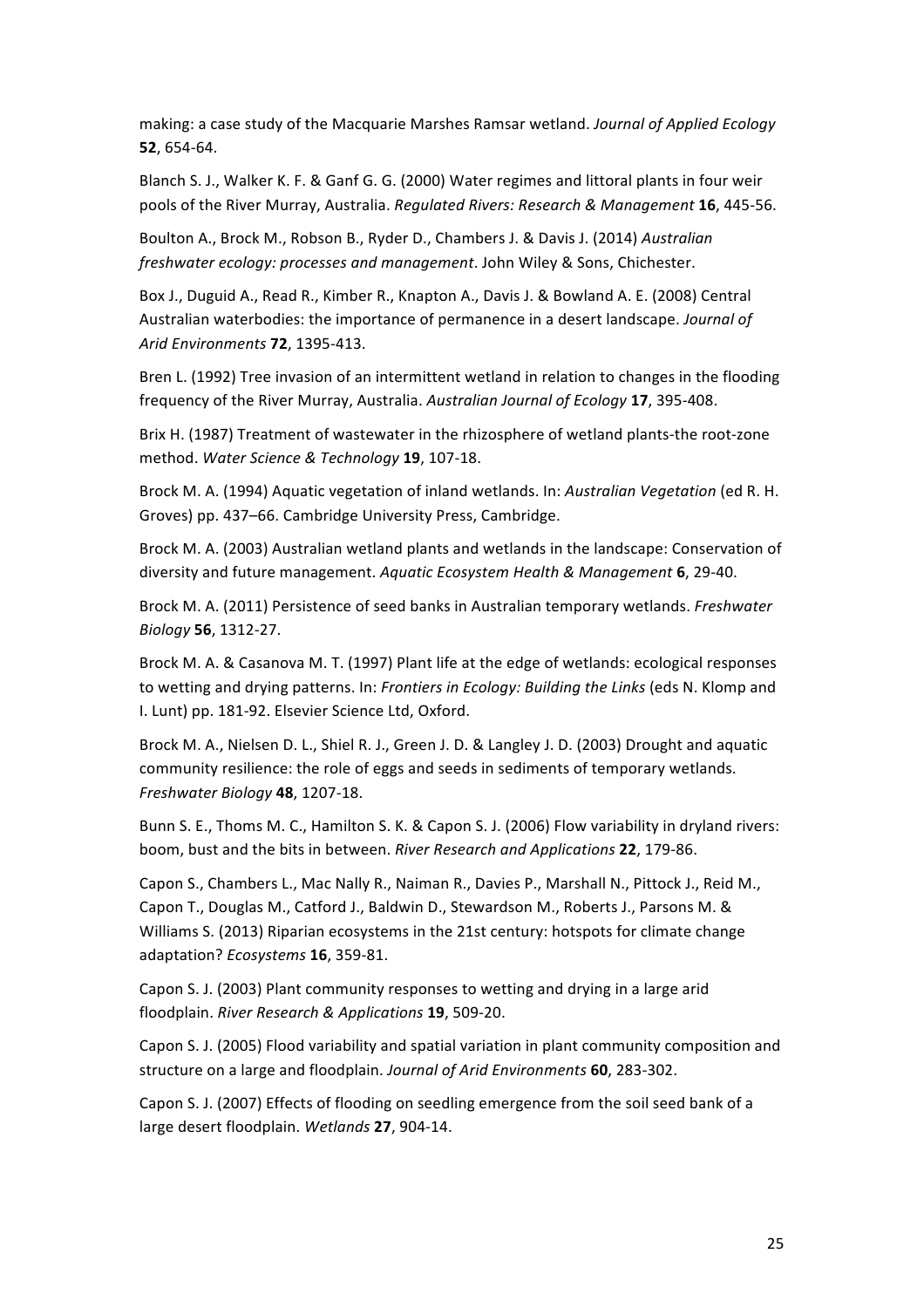Capon S. J., Porter J. & James C. S. (2016) Vegetation of Australia's desert river landscapes. In: Vegetation of Australia's Riverine Landscapes (eds S. J. Capon, M. Reid and C. S. James). CSIRO Publishing, Melbourne.

Casanova M. T. (2011) Using water plant functional groups to investigate environmental water requirements. Freshwater Biology 56, 2637-52.

Casanova M. T., Douglas-Hill A., Brock M. A., Muschal M. & Bales M. (1997) Farm ponds in New South Wales, Australia: relationship between macrophyte and phytoplankton abundances. *Marine and Freshwater Research* **48**, 353-60.

Catford J. A., Downes B. J., Gippel C. J. & Vesk P. A. (2011) Flow regulation reduces native plant cover and facilitates exotic invasion in riparian wetlands. *Journal of Applied Ecology* 48, 432-42.

Catford J. A. & Jansson R. (2014) Drowned, buried and carried away: effects of plant traits on the distribution of native and alien species in riparian ecosystems. New Phytologist 204, 19-36.

Catford J. A., Morris W. K., Vesk P. A., Gippel C. J. & Downes B. J. (2014) Species and environmental characteristics point to flow regulation and drought as drivers of riparian plant invasion. *Diversity and Distributions* **20**, 1084–96.

Catford J. A., Naiman R. J., Chambers L. E., Roberts J., Douglas M. & Davies P. (2013) Predicting novel riparian ecosystems in a changing climate. *Ecosystems* 16, 382-400.

Cowie I. D., Short P. S. & Osterkamp-Madsen M. (2000) *Floodplain Flora: A Flora of the* Coastal Floodplains of the Northern Territory, Australia. Australian Biological Resources Study, Government Printers, Canberra, Australia.

Davis J., O'Grady A. P., Dale A., Arthington A. H., Gell P. A., Driver P. D., Bond N., Casanova M., Finlayson M. & Watts R. J. (2015) When trends intersect: The challenge of protecting freshwater ecosystems under multiple land use and hydrological intensification scenarios. *Science of The Total Environment*.

DEC. (2012) A guide to managing and restoring wetlands in Western Australia. Department of Environment and Conservation, Perth.

Douglas M. M., Jackson S., Setterfield S. A., Pusey B. J., Davies P. M., Kennard M. J., Burrows D. & Bunn S. E. (2011) Northern futures: threats and opportunities for freshwater ecosystems. In: *Aquatic Biodiversity in Northern Australia: Patterns, Threats and Future* (ed B. J. Pusey) pp. 203-20. Charles Darwin University Press, Darwin.

Driscoll D. A., Catford J. A., Barney J. N., Hulme P. E., Inderjit, Martin T. G., Pauchard A., Pyšek P., Richardson D. M., Riley S. & Visser V. (2014) New pasture plants intensify invasive species risk. Proceedings of the National Academy of Sciences 111, 16622-7.

Driver P. D., Chowdhury S., Hameed T., O'Rourke M. & Shaikh M. (2010) Ecosystem response models for lower Calare (Lachlan River) floodplain wetlands: managing wetland biota and climate change modelling. In: *Ecosystem Response Modelling in the Murray-Darling Basin* pp. 183-96. CSIRO Publishing, Melbourne.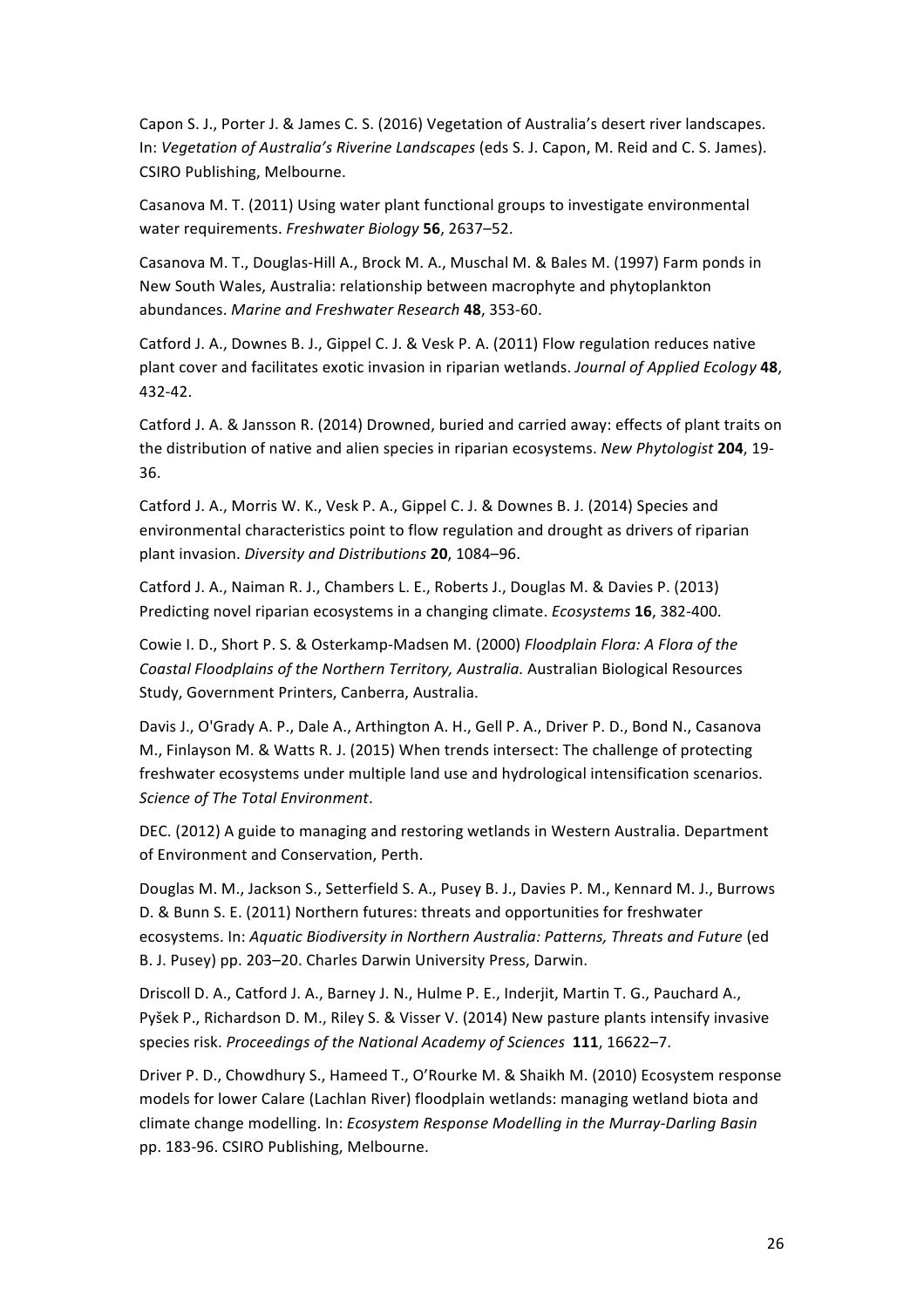Dugdale T. M., Clements D., Hunt T. D. & Saglioco J.-L. (2009) Utilising waterbody drawdown to suppress aquatic weeds. In: *Weeds Society of Victoria Fourth Biennial Conference*.

Fensham R. J. & Fairfax R. J. (2003) Spring wetlands of the Great Artesian Basin, Queensland, Australia. *Wetlands Ecology and Management* **11**, 343-62.

Fensham R. J. & Price R. J. (2004) Ranking spring wetlands in the Great Artesian Basin of Australia using endemicity and isolation of plant species. *Biological Conservation* 119, 41-50.

Finlay-Jones J. (1997) Aspects of wetland law and policy in Australia. Wetlands Ecology and *Management* **5**, 37-54.

Finlayson C. M. (2005) Plant Ecology of Australia's Tropical Floodplain Wetlands: A Review. *Annals of Botany* **96**, 541-55.

Finlayson C. M., Lowry J., Bellio M. G., Nou S., Pidgeon R., Walden D., Humphrey C. & Fox G. (2006) Biodiversity of the wetlands of the Kakadu Region, northern Australia. Aquatic *Sciences* **68**, 374-99.

Goodman A. M., Ganf G. G., Maier H. R. & Dandy G. C. (2011) The effect of inundation and salinity on the germination of seed banks from wetlands in South Australia. Aquatic Botany **94**, 102-6.

Greet J., Cousens R. D. & Webb J. A. (2012) Flow regulation affects temporal patterns of riverine plant seed dispersal: potential implications for plant recruitment. *Freshwater Biology* **57**, 2568-79.

Halse S., Ruprecht J. & Pinder A. (2003) Salinisation and prospects for biodiversity in rivers and wetlands of south-west Western Australia. Australian Journal of Botany 51, 673-88.

James C. S., Capon S. J. & Quinn G. P. (2015) Nurse plant effects of a dominant shrub (Duma florulenta) on understorey vegetation in a large, semi - arid wetland in relation to flood frequency and drying. *Journal of Vegetation Science*.

Jardine T. D., Bond N. R., Burford M. A., Kennard M. J., Ward D. P., Bavliss P., Davies P. M., Douglas M. M., Hamilton S. K., Melack J. M., Naiman R. J., Pettit N. E., Pusey B. J., Warfe D. M. & Bunn S. E. (2015) Does flood rhythm drive ecosystem responses in tropical riverscapes? *Ecology* **96**, 684-92.

Jardine T. D., Pettit N. E., Warfe D. M., Pusey B. J., Ward D. P., Douglas M. M., Davies P. M. & Bunn S. E. (2012) Consumer–resource coupling in wet–dry tropical rivers. *Journal of Animal Ecology* **81**, 310-22.

Laurance W. F., Dell B., Turton S. M., Lawes M. J., Hutley L. B., McCallum H., Dale P., Bird M., Hardy G., Prideaux G., Gawne B., McMahon C. R., Yu R., Hero J.-M., Schwarzkopf L., Krockenberger A., Douglas M., Silvester E., Mahony M., Vella K., Saikia U., Wahren C.-H., Xu Z., Smith B. & Cocklin C. (2011) The 10 Australian ecosystems most vulnerable to tipping points. *Biological Conservation* **144**, 1472-80.

Lunt I. D., Jansen A. & Binns D. L. (2012) Effects of flood timing and livestock grazing on exotic annual plants in riverine floodplains. *Journal of Applied Ecology* 49, 1131-9.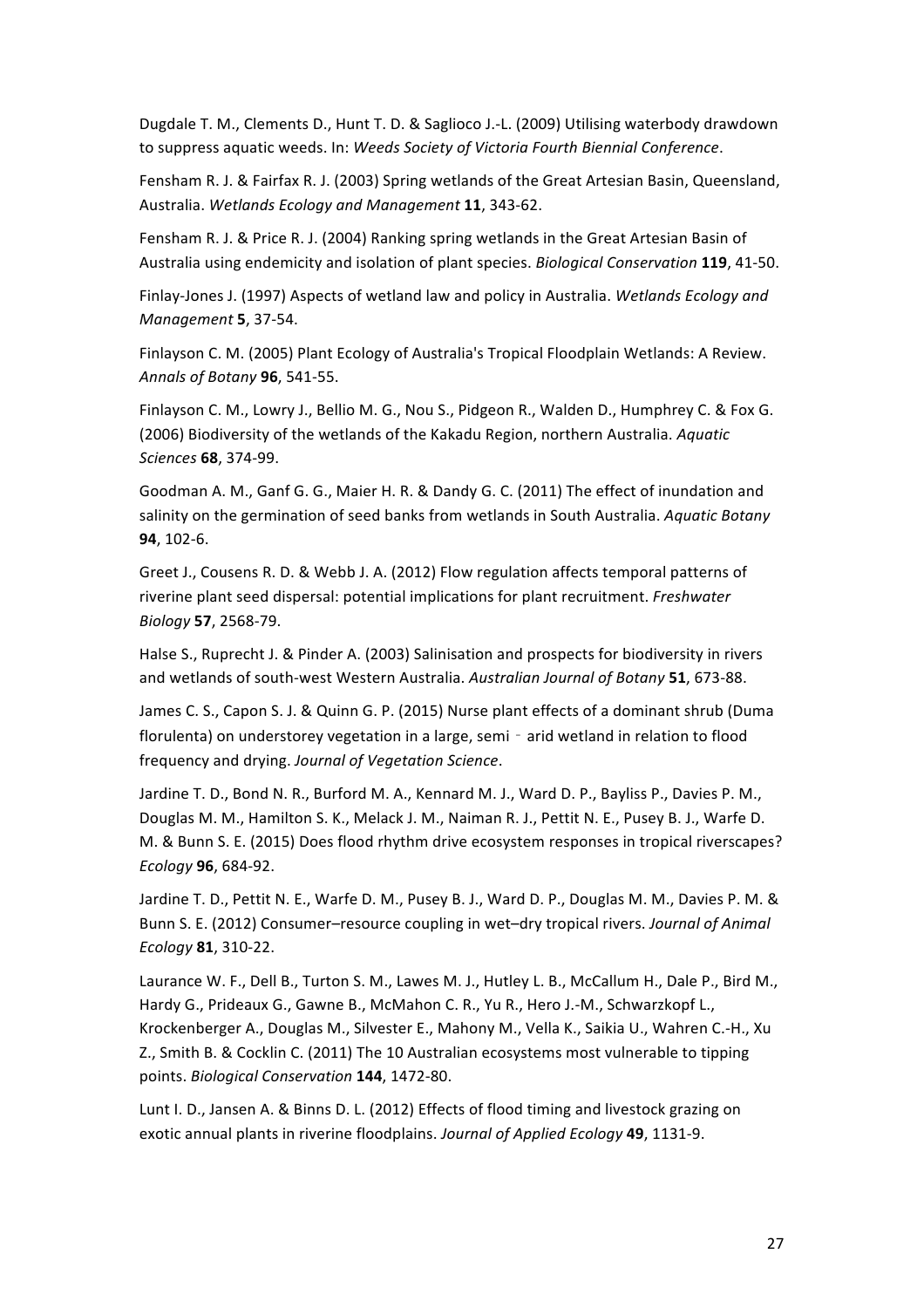Mulrennan M. E. & Woodroffe C. D. (1998) Saltwater intrusion into the coastal plains of the Lower Mary River, Northern Territory, Australia. Journal of Environmental Management 54, 169-88.

Nielsen D. L., Brock M. A., Petrie R. & Crossle K. (2007) The impact of salinity pulses on the emergence of plant and zooplankton from wetland seed and egg banks. *Freshwater Biology* **52**, 784-95.

Pettit N., Townsend S., Dixon I. & Wilson D. (2011) Plant communities of aquatic and riverine habitats. In: *Aquatic biodiversity in Northern Australia: patterns, threats and future.* (ed B. J. Pusey) pp. 37-50. Charles Darwin University Press, Darwin.

Pettit N. E. & Froend R. H. (2001) Variability in flood disturbance and the impact on riparian tree recruitment in two contrasting river systems. Wetlands Ecology & Management 9, 13-25.

Porter J. L., Kingsford R. T. & Brock M. A. (2007) Seed banks in arid wetlands with contrasting flooding, salinity and turbidity regimes. *Plant Ecology* 188, 215-34.

Powell O., Silcock J. & Fensham R. (2015) Oases to Oblivion: The Rapid Demise of Springs in the South-Eastern Great Artesian Basin, Australia. *Groundwater* 53, 171-8.

Pressey R. L. (1986) Wetlands of the River Murray below Lake Hume. River Murray Commission.

Rea N. & Ganf G. G. (1994) Water depth changes and biomass allocation in two contrasting macrophytes. *Australian Journal of Marine & Freshwater Research* **45**, 1459-68.

Setterfield S. A., Douglas M. M., Petty A. M., Bayliss P., Ferdinands K. B. & Winderlich S. (2013) Invasive Plants in the Floodplains of Australia's Kakadu National Park. In: *Plant Invasions in Protected Areas* (eds L. C. Foxcroft, P. Pyšek, D. M. Richardson and P. Genovesi) pp. 167-89. Springer.

Sim L. L., Chambers J. M. & Davis J. A. (2006) Ecological regime shifts in salinised wetland systems. I. Salinity thresholds for the loss of submerged macrophytes. *Hydrobiologia* 573, 89-107.

Sommer B. & Froend R. (2014) Phreatophytic vegetation responses to groundwater depth in a drying mediterranean - type landscape. *Journal of Vegetation Science* 25, 1045-55.

Sorrell B. K., Brix H. & Orr P. T. (1997) Eleocharis sphacelata: internal gas transport pathways and modelling of aeration by pressurized flow and diffusion. *New Phytologist*, 433-42.

Timms B. & Boulton A. (2001) Typology of arid-zone floodplain wetlands of the Paroo River (inland Australia) and the influence of water regime, turbidity, and salinity on their aquatic invertebrate assemblages. *Archiv für Hydrobiologie* **153**, 1-27.

Timms B. V. (2005) Salt lakes in Australia: present problems and prognosis for the future. *Hydrobiologia* **552**, 1-15.

Wahren C., Williams R. & Papst W. (1999) Alpine and subalpine wetland vegetation on the Bogong High Plains, south-eastern Australia. Australian Journal of Botany 47, 165-88.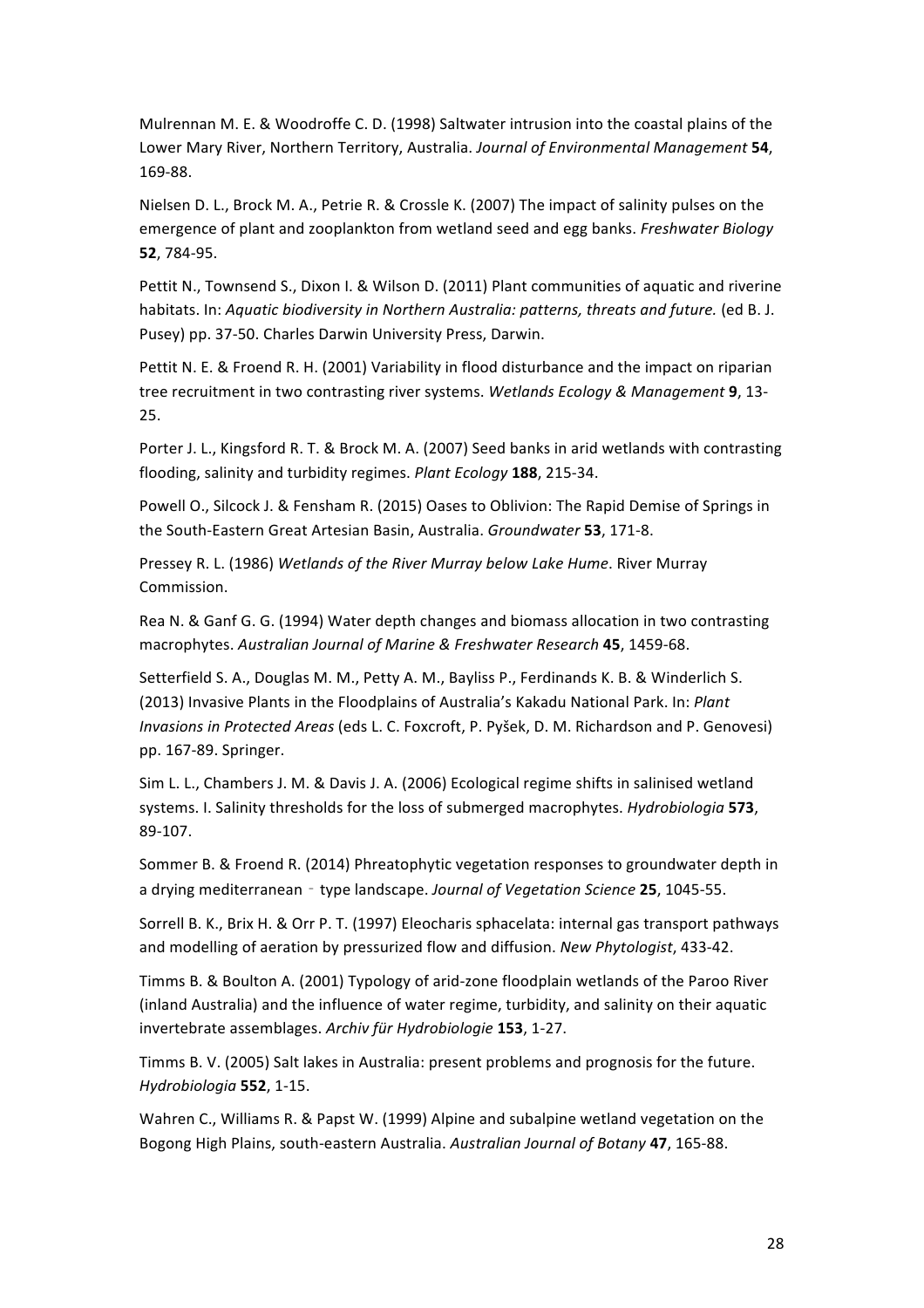WetlandCare Australia. (2013) Australian National Wetlands Policy - Background Information.

White I., Melville M., Wilson B. & Sammut J. (1997) Reducing acidic discharges from coastal wetlands in eastern Australia. Wetlands Ecology and Management **5**, 55-72.

Yugovic J. & Mitchell S. (2006) Ecological Review of the Koo-Wee-Rup Swamp and Associated Grasslands. *The Victorian Naturalist* **123**, 323-34.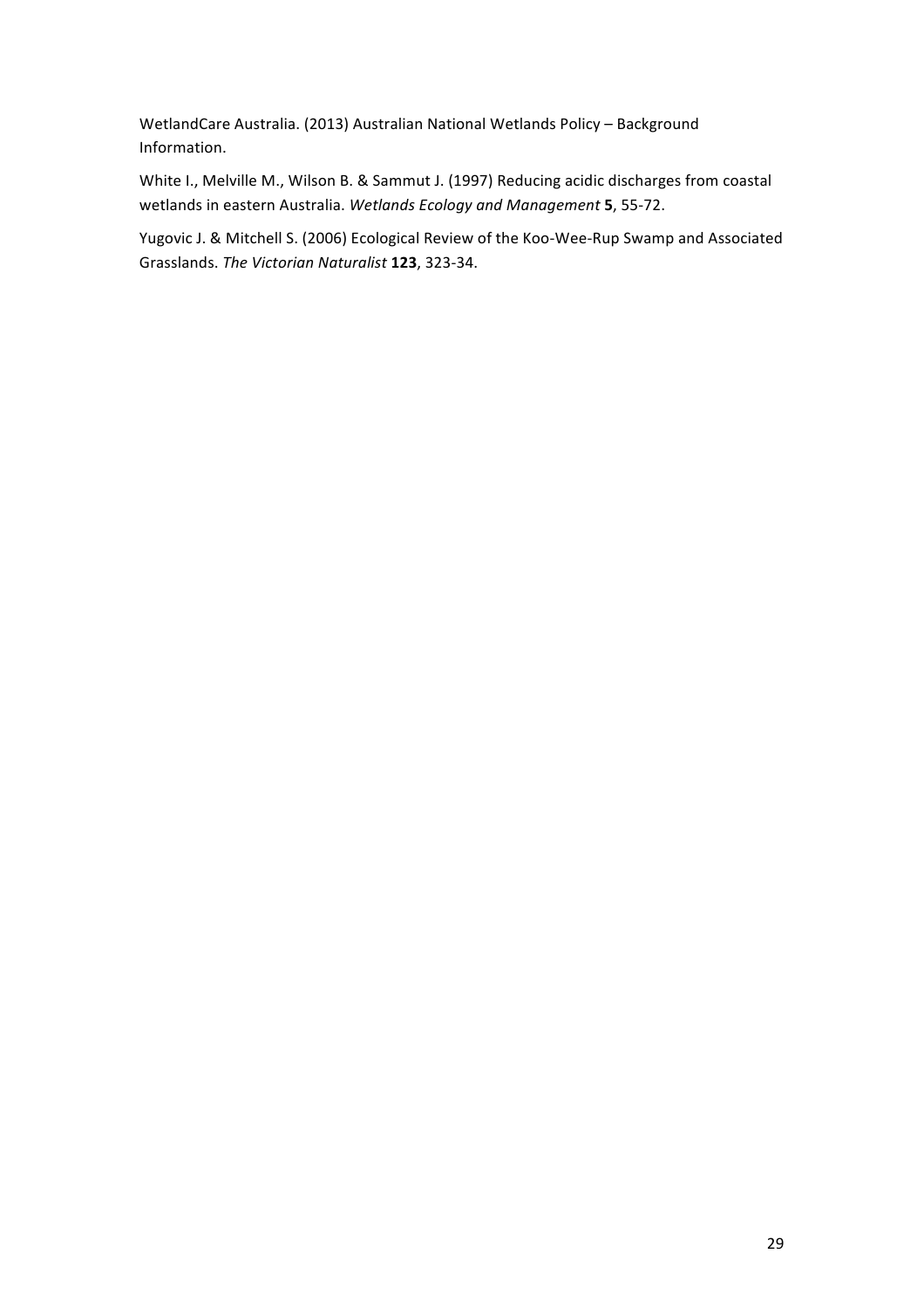# **Display items**

**Table 1** Hierarchical classification scheme used to categorise wetland species based on their response to water regime. Classification was devised by Brock and Casanova (1997) based on field and germination trials.

**Box 1** Perverse outcomes of environmental watery delivery.

**Figure 1** Key abiotic, biotic and human factors that shape the biogeography and ecology of wetland vegetation in Australia. Arrows indicate major causal relationships (e.g. climate affects hydrology; lithology affect geomorphology; hydrology, geomorphology and hydraulics collectively affect water quality and hydrological connectivity). Feedbacks (not shown to avoid clutter) occur among and within the abiotic and biotic drivers, between vegetation and abiotic drivers (e.g. vegetation can modify hydraulics, water quality, microclimates) and between external factors (e.g. bushfires, land use practices) and the abiotic and biotic components of wetlands. Humans affect wetland vegetation directly and indirectly by altering environmental conditions, dispersal opportunities and biotic interactions. 

**Figure 2** Range of common Australian wetland plant species highlighting the diversity of wetland plant growth forms: a) *Ludwigia peploides* subsp. *montevidensis* and *Myriophyllum* species; b) outer, darker band of *Eleocharis acuta* and inner band of *Pseudoraphis spinescens* illustrate characteristic zones of wetland vegetation; c) *Typha orientalis*; d) exotic *Nymphaea mexicana*, Jerrabomberra Wetlands, ACT; e) floating *Azolla pinnata* with submerged exotic *Egeria densa*, Euston Lakes, NSW; f) emergent form of exotic *Sagittaria platyphylla* with an inset showing its submerged form, which is just starting to bolt into the emergent form. Photo credits: Jane Catford (a, b, c, f: all taken in River Murray wetlands in Victoria and NSW); Jane Roberts (d, e).

Figure 3 a) Number of publications in ISI Web of Science on wetland vegetation globally and for the ten countries with the greatest number of publications [grey bars are total publications – note the disiointed v-axis; black bars are publications with applied angle;  $%$ indicates percentage of total studies that have an applied angle]; year of first publication per country, followed by year of first applied publication in parentheses: global 1900 (1968), USA 1900 (1981), Canada 1928 (1983), China 1991 (1995), Germany 1980 (1991), England 1973 (1975), Australia 1974 (1990), Spain 1985 (1992), France 1972 (1990), Netherlands 1973 (1984), Sweden 1972 (1992); **b)** Number of publications over five year periods focusing on wetland vegetation in Australia [grey line indicates total publications (<16 per five year interval until 1991-1995 period); black line indicates publication with applied angle (0 before 1990); number of 2015 publications assumed to be the same as 2014]. Search terms on Web of Science (15 October 2015): [TOPIC: ((Wetland\* OR Bog\* OR Marsh\* OR Swamp\* OR Fen\* OR Mire\* OR Riparian\* OR Lake\* OR Littoral\* OR Spring\*) AND (Vegetation OR Flora OR Floristic\* OR Plant\* OR Macrophyt\* OR Hydrophyt\*)); RESEARCH AREAS: (ENVIRONMENTAL SCIENCES ECOLOGY OR PLANT SCIENCES OR MARINE FRESHWATER BIOLOGY OR WATER RESOURCES OR PHYSICAL GEOGRAPHY OR BIODIVERSITY CONSERVATION ); Timespan: All years.; Search language=Auto] *plus* [TOPIC: ((manag\* OR restor\* OR rehabilitat\* OR applied OR policy OR policies))] plus [Country: Australia].